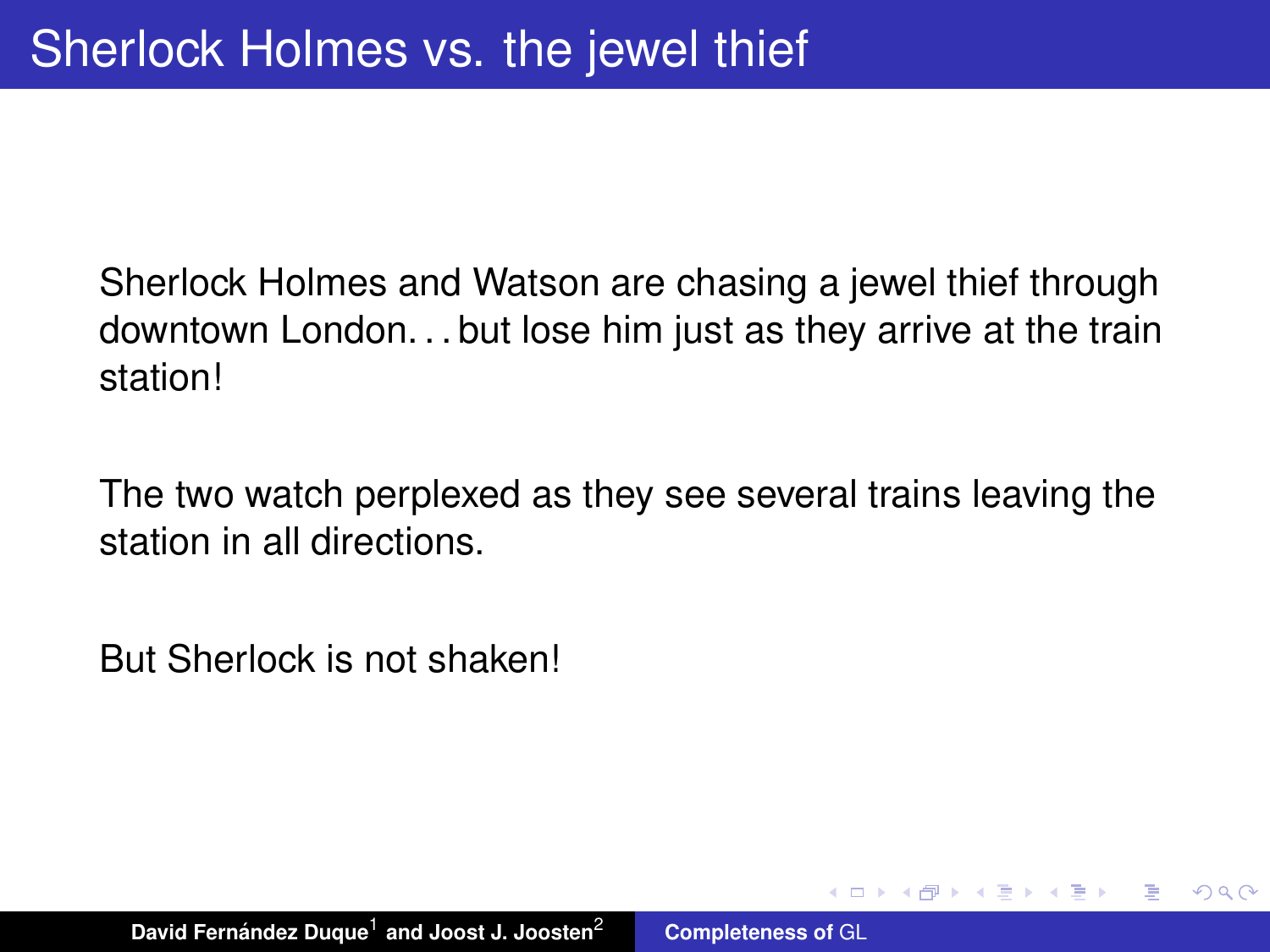Watson: Oh, my. The thief must have gotten on a train! But which one, Holmes, which one?

 $299$ 

重

**4 何 ト 4 戸 ト**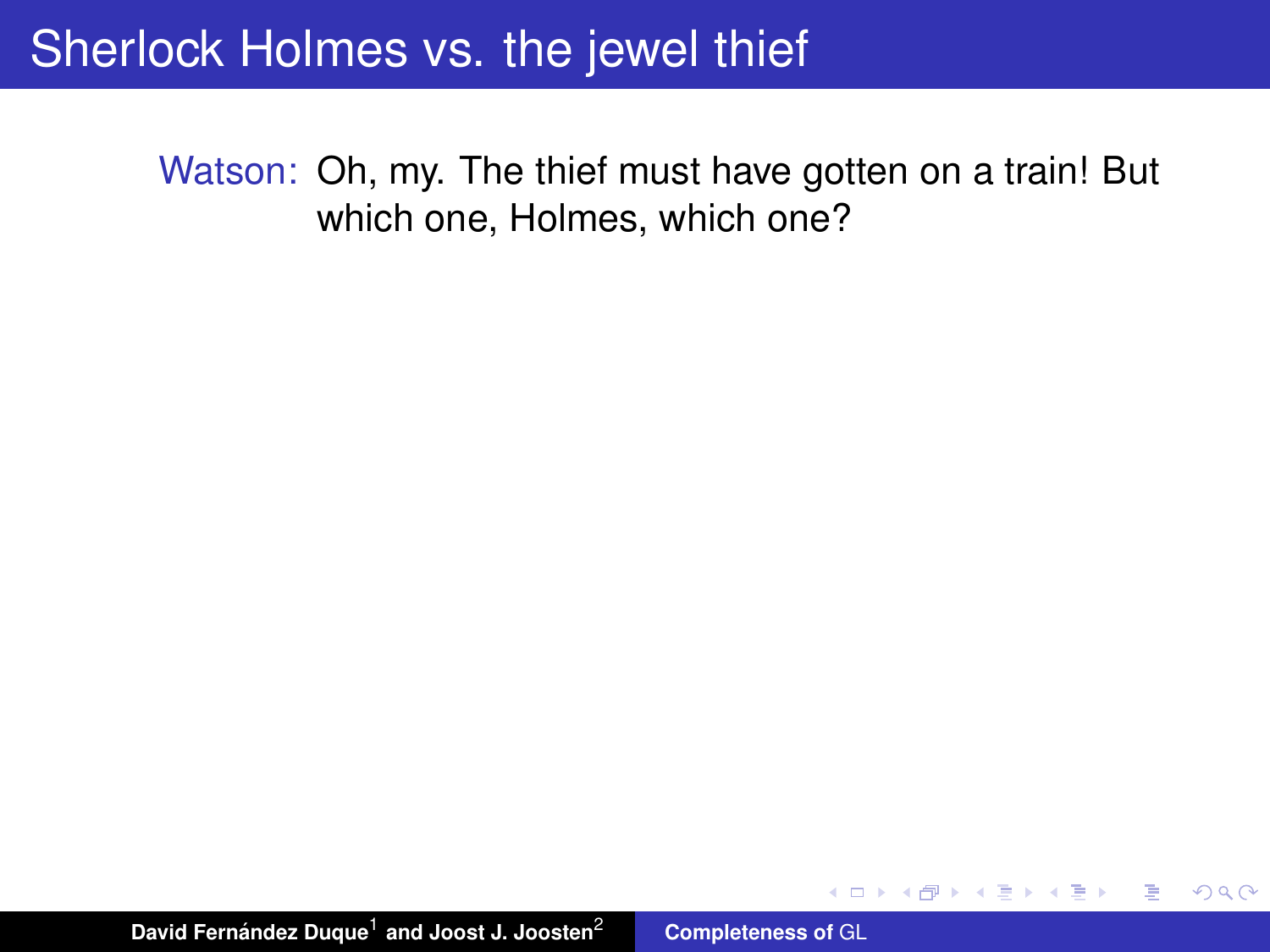- Watson: Oh, my. The thief must have gotten on a train! But which one, Holmes, which one?
- Holmes: Elementary, my dear Watson. He knows we're chasing him, so he bought the ticket to the train that we would never expect, and boarded it.

 $QQQ$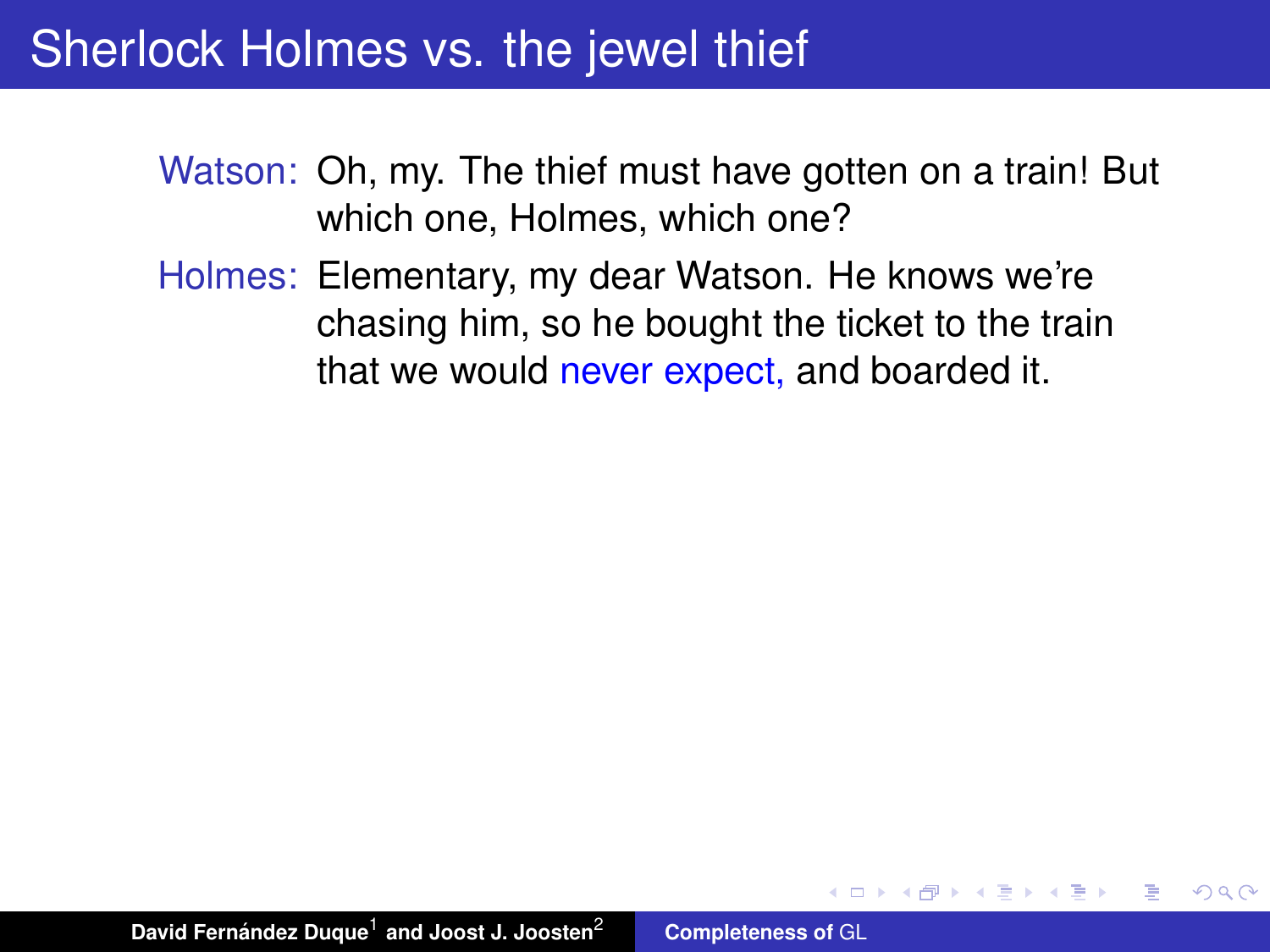Watson: Oh, my. The thief must have gotten on a train! But which one, Holmes, which one?

- Holmes: Elementary, my dear Watson. He knows we're chasing him, so he bought the ticket to the train that we would never expect, and boarded it.
- Watson: Brilliant! So we'll buy the ticket we find most unexpected and take the journey. But which one shall we take?

 $QQQ$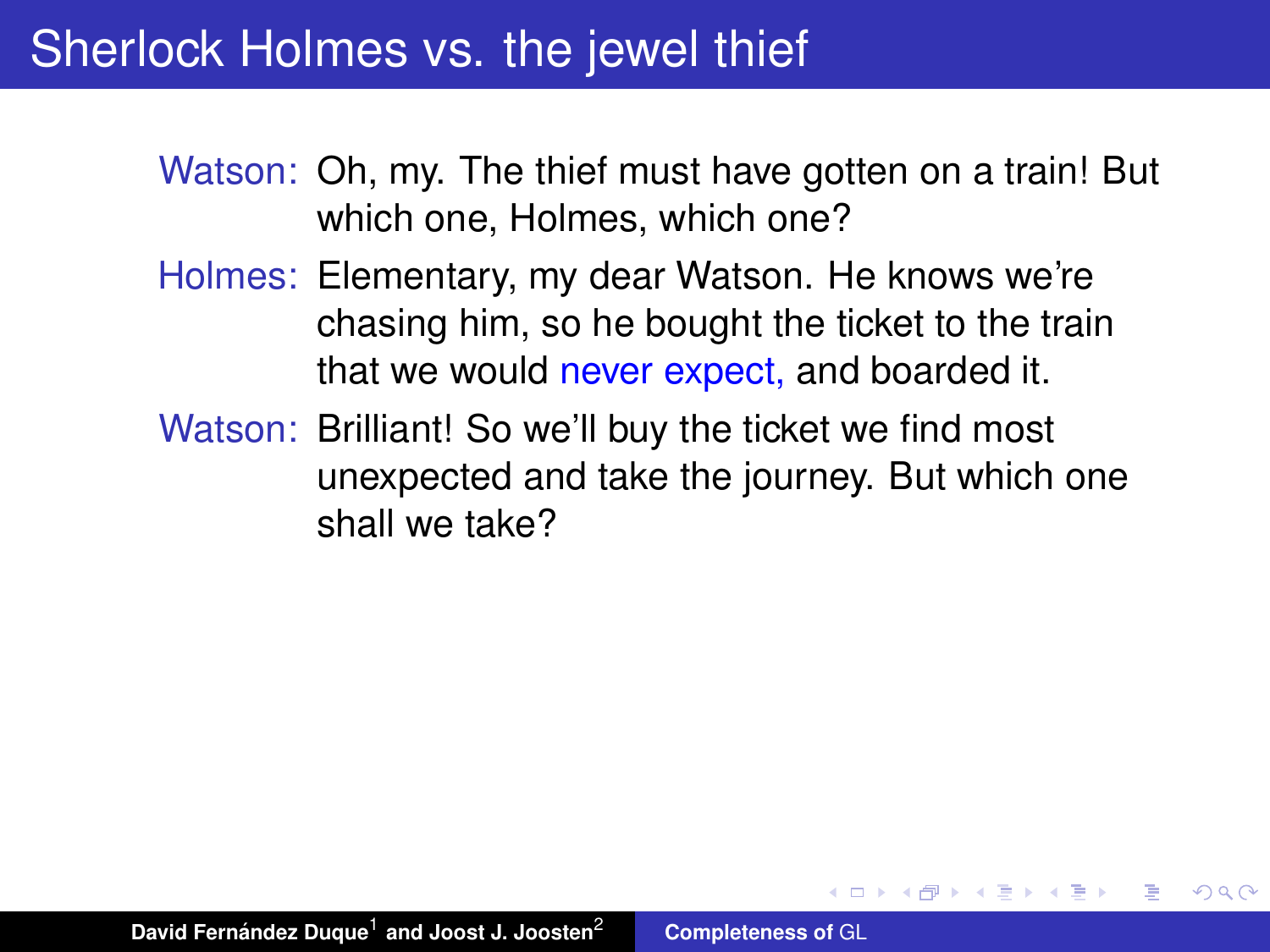Watson: Oh, my. The thief must have gotten on a train! But which one, Holmes, which one?

- Holmes: Elementary, my dear Watson. He knows we're chasing him, so he bought the ticket to the train that we would never expect, and boarded it.
- Watson: Brilliant! So we'll buy the ticket we find most unexpected and take the journey. But which one shall we take?
- Holmes: Simple. The A train was carrying a police squadron to take them to a training camp. . . and the thief would never risk getting on a train with so many policemen! Watson, buy a ticket to the A train!

す 御 ト す 重 ト す 重 ト

重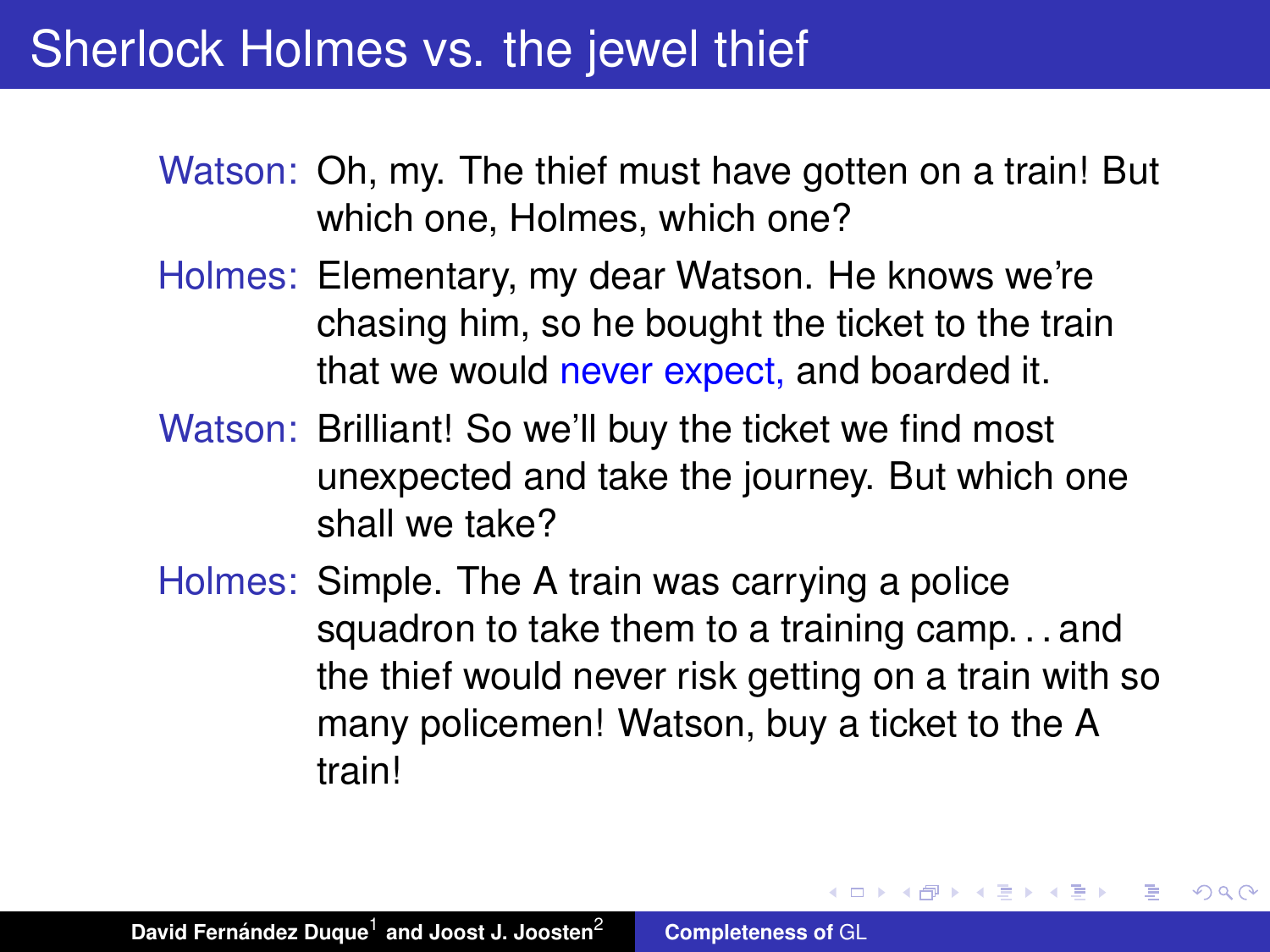Watson: Oh, my. The thief must have gotten on a train! But which one, Holmes, which one?

- Holmes: Elementary, my dear Watson. He knows we're chasing him, so he bought the ticket to the train that we would never expect, and boarded it.
- Watson: Brilliant! So we'll buy the ticket we find most unexpected and take the journey. But which one shall we take?
- Holmes: Simple. The A train was carrying a police squadron to take them to a training camp. . . and the thief would never risk getting on a train with so many policemen! Watson, buy a ticket to the A train!

(御) メミンメミン

重

 $299$ 

Watson: Holmes, you never cease to amaze me!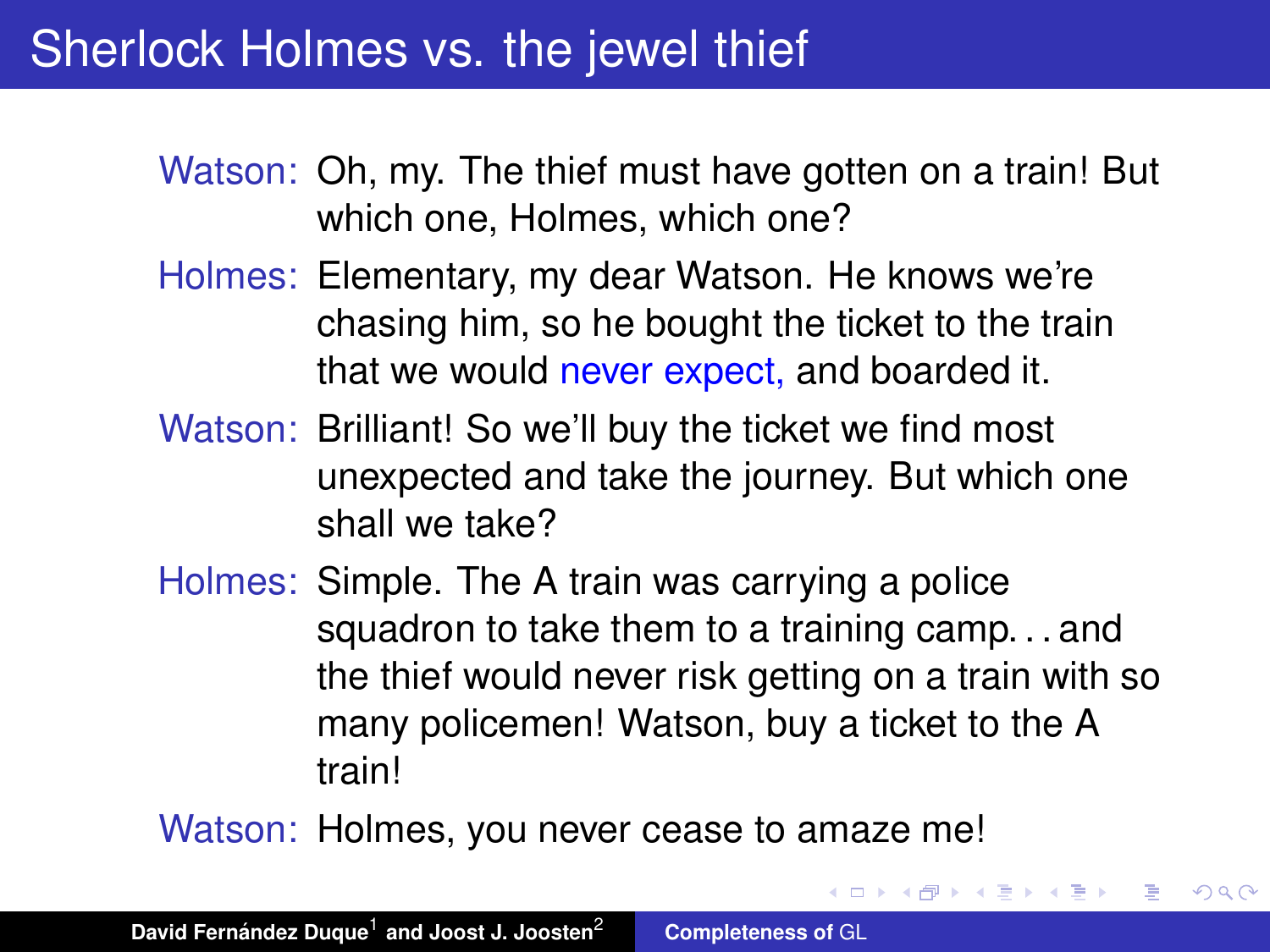Thus Sherlock and Watson board the next A train but it's too late. . . the thief has left England! Now, Sherlock and Watson must chase him through Europe!

 $\left\{ \bigoplus \bullet \to \bullet \right\}$ 

<span id="page-6-0"></span> $QQQ$ 

But he can go anywhere. . . or can he?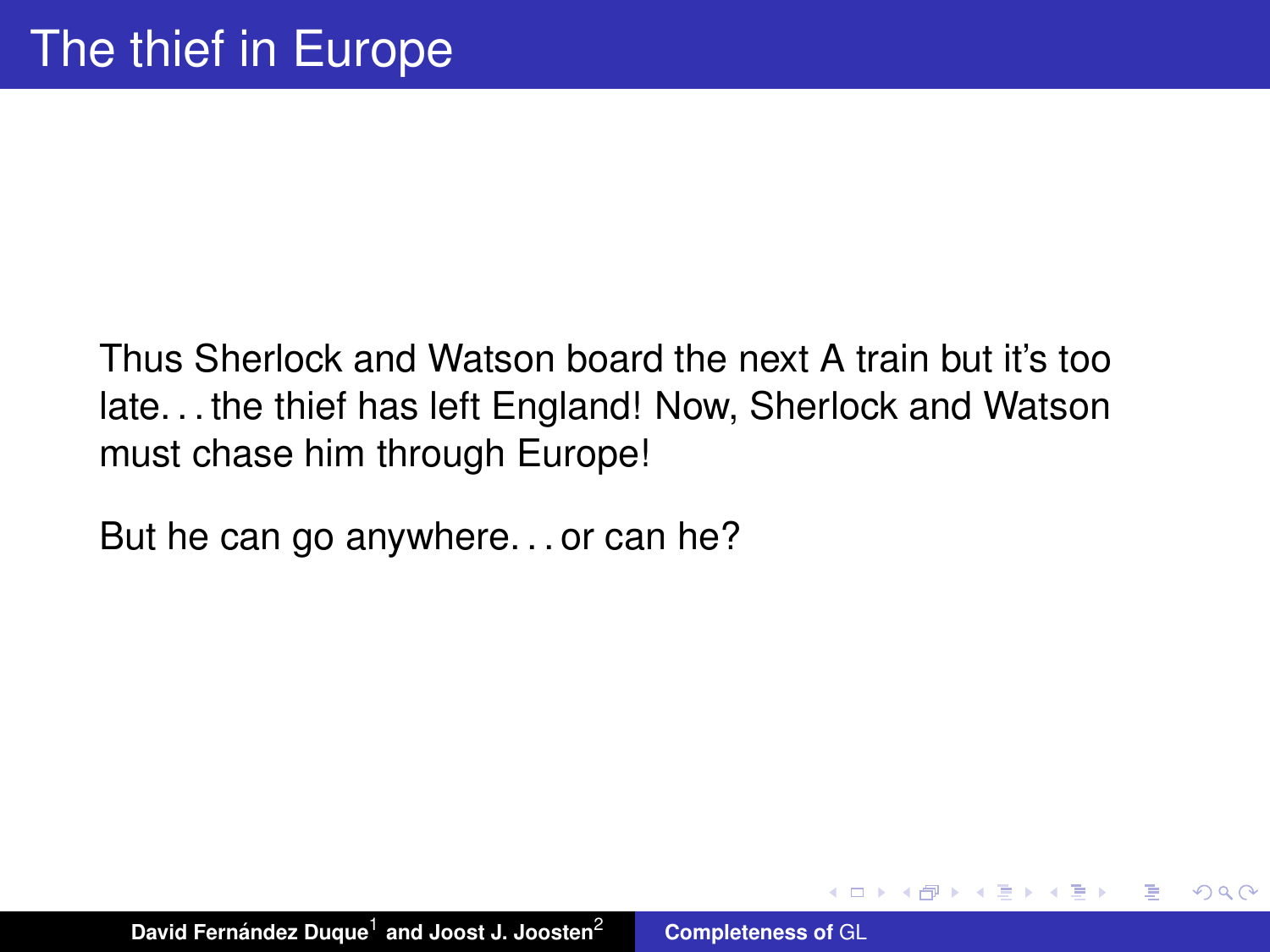# The thief in Europe

Watson Holmes, how will we find him now?

**David Fernández Duque<sup>1</sup> and Joost J. Joosten<sup>2</sup> [Completeness of](#page-0-0) GL** 

イロメ イ部メ イヨメ イヨメー

<span id="page-7-0"></span> $\equiv$  990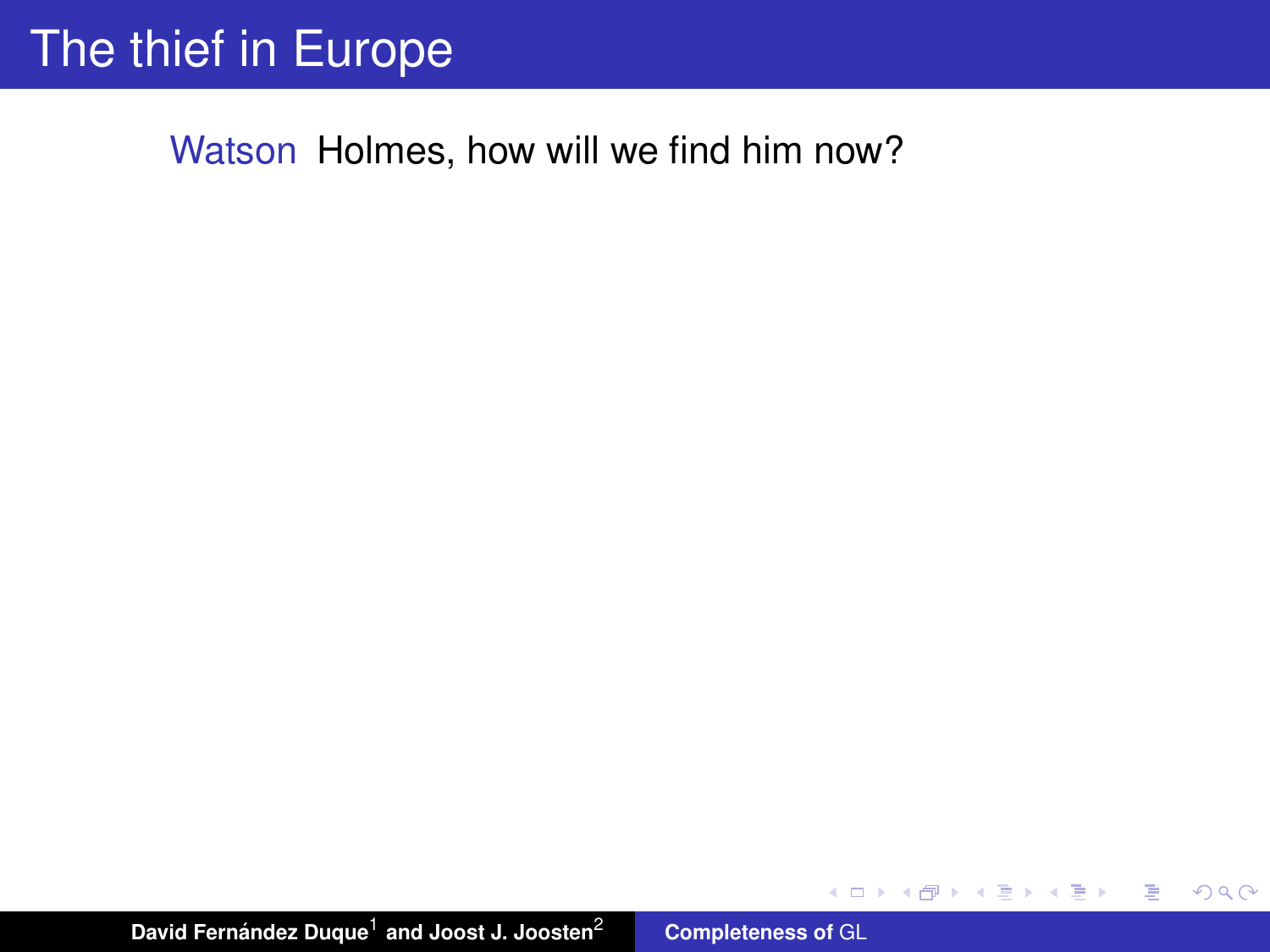Holmes Elementary, my dear Watson. He was travelling without a proper visa. So they would only let him into a country if he can prove that he will eventually leave the country!

4 何 ト 4 ヨ ト 4 ヨ ト

 $QQ$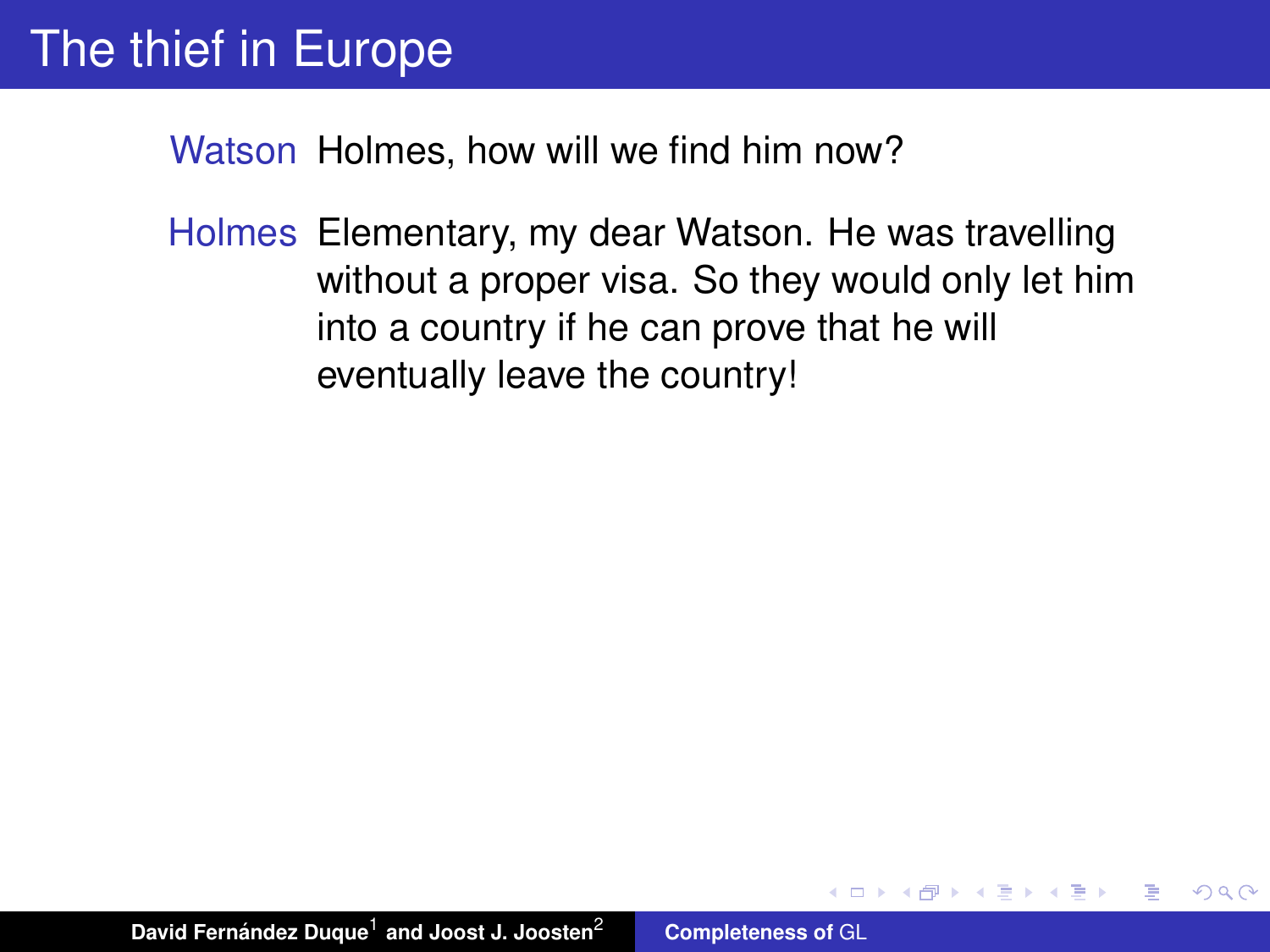- Holmes Elementary, my dear Watson. He was travelling without a proper visa. So they would only let him into a country if he can prove that he will eventually leave the country!
- Watson And we know he bought a ticket from Amsterdam to Berlin so that is perfect proof that he will not stay in Holland. . . so he must have gone there! But where will he go next?

K 御 と K 唐 と K 唐 と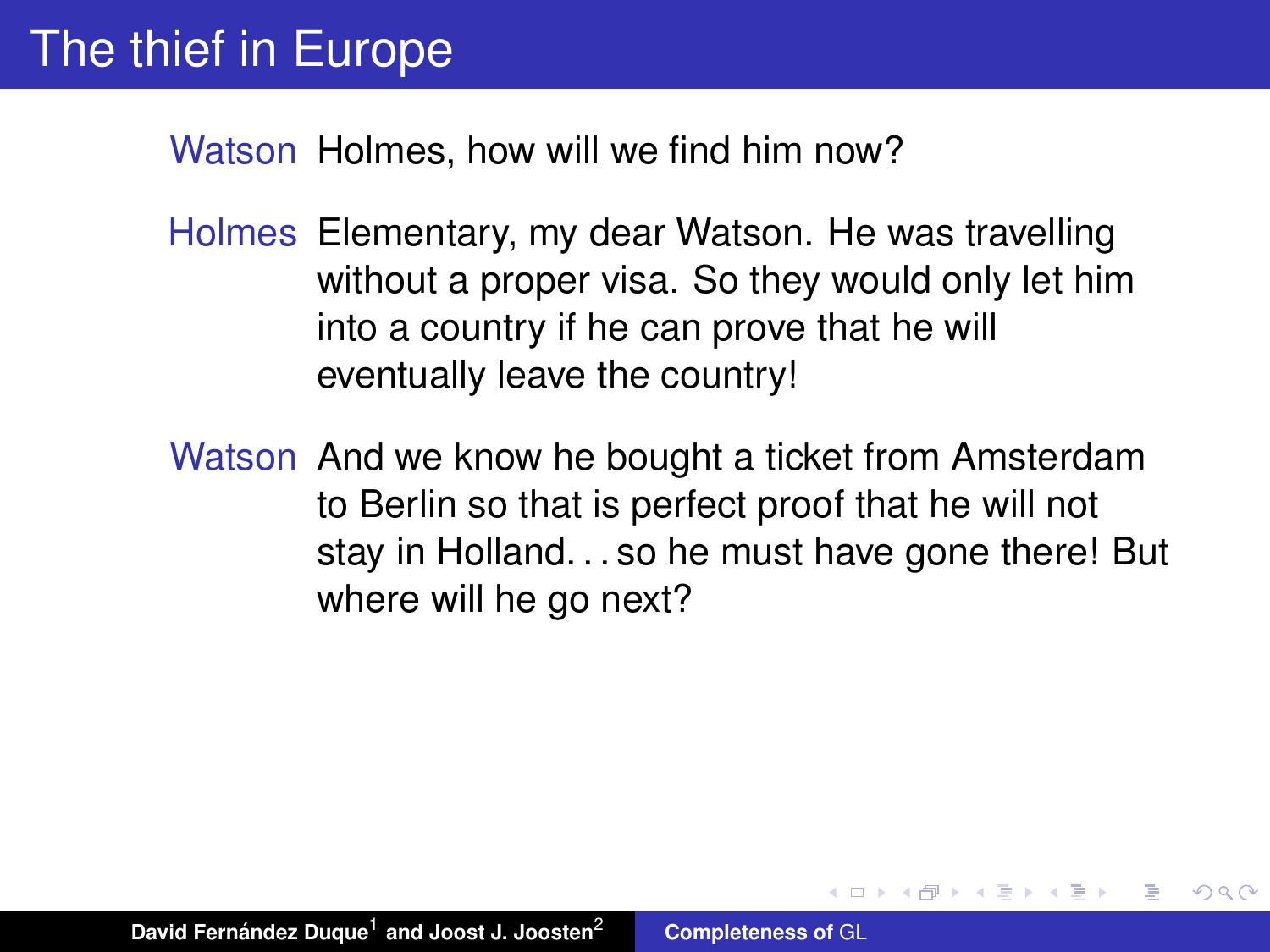- Holmes Elementary, my dear Watson. He was travelling without a proper visa. So they would only let him into a country if he can prove that he will eventually leave the country!
- Watson And we know he bought a ticket from Amsterdam to Berlin so that is perfect proof that he will not stay in Holland. . . so he must have gone there! But where will he go next?
- Holmes He knows we are chasing him, so as soon as he can enter a new country he will move on! We must hurry!

<span id="page-10-0"></span>す 御 ト す 重 ト す 重 ト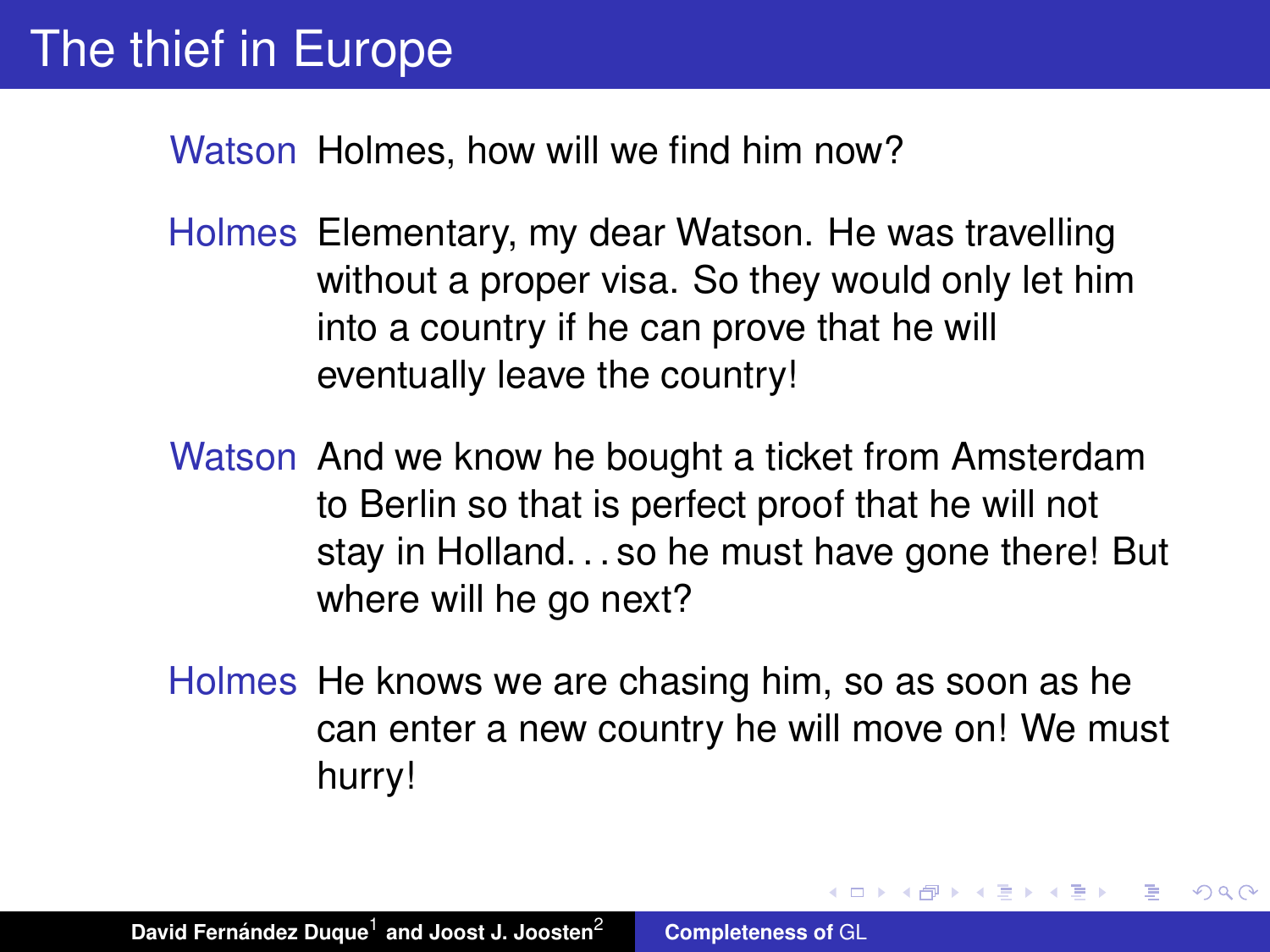- Holmes Elementary, my dear Watson. He was travelling without a proper visa. So they would only let him into a country if he can prove that he will eventually leave the country!
- Watson And we know he bought a ticket from Amsterdam to Berlin so that is perfect proof that he will not stay in Holland. . . so he must have gone there! But where will he go next?
- Holmes He knows we are chasing him, so as soon as he can enter a new country he will move on! We must hurry!

Watson Holmes, here is a map of the [ma](#page-10-0)[in](#page-12-0)[tr](#page-7-0)[a](#page-11-0)[i](#page-12-0)[n r](#page-0-0)[ou](#page-34-0)[te](#page-0-0)[s.](#page-34-0) [. .](#page-0-0)

<span id="page-11-0"></span> $QQ$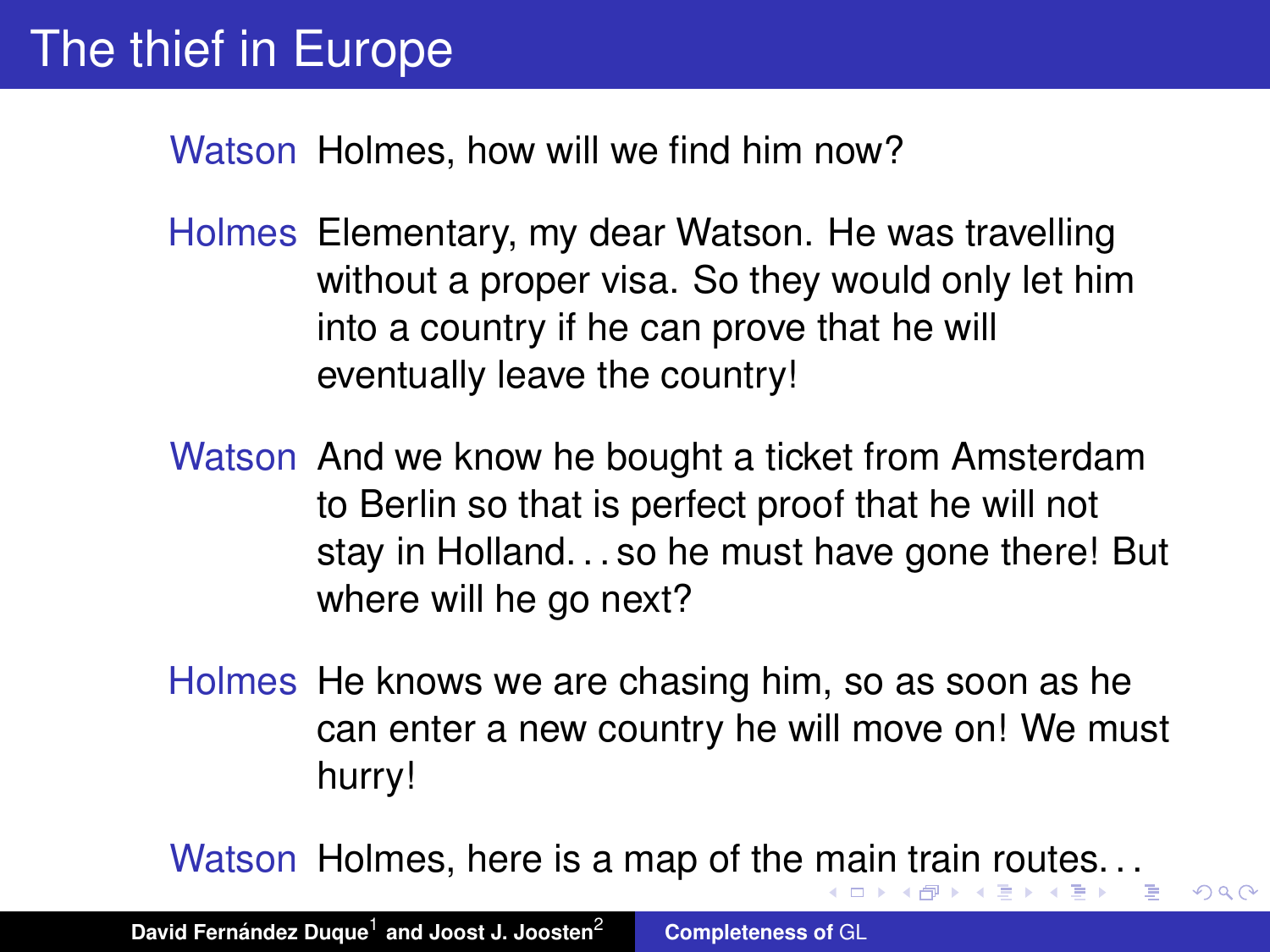## The train routes



**David Fernández Duque<sup>1</sup> and Joost J. Joosten<sup>2</sup> [Completeness of](#page-0-0) GL** 

<span id="page-12-0"></span> $2980$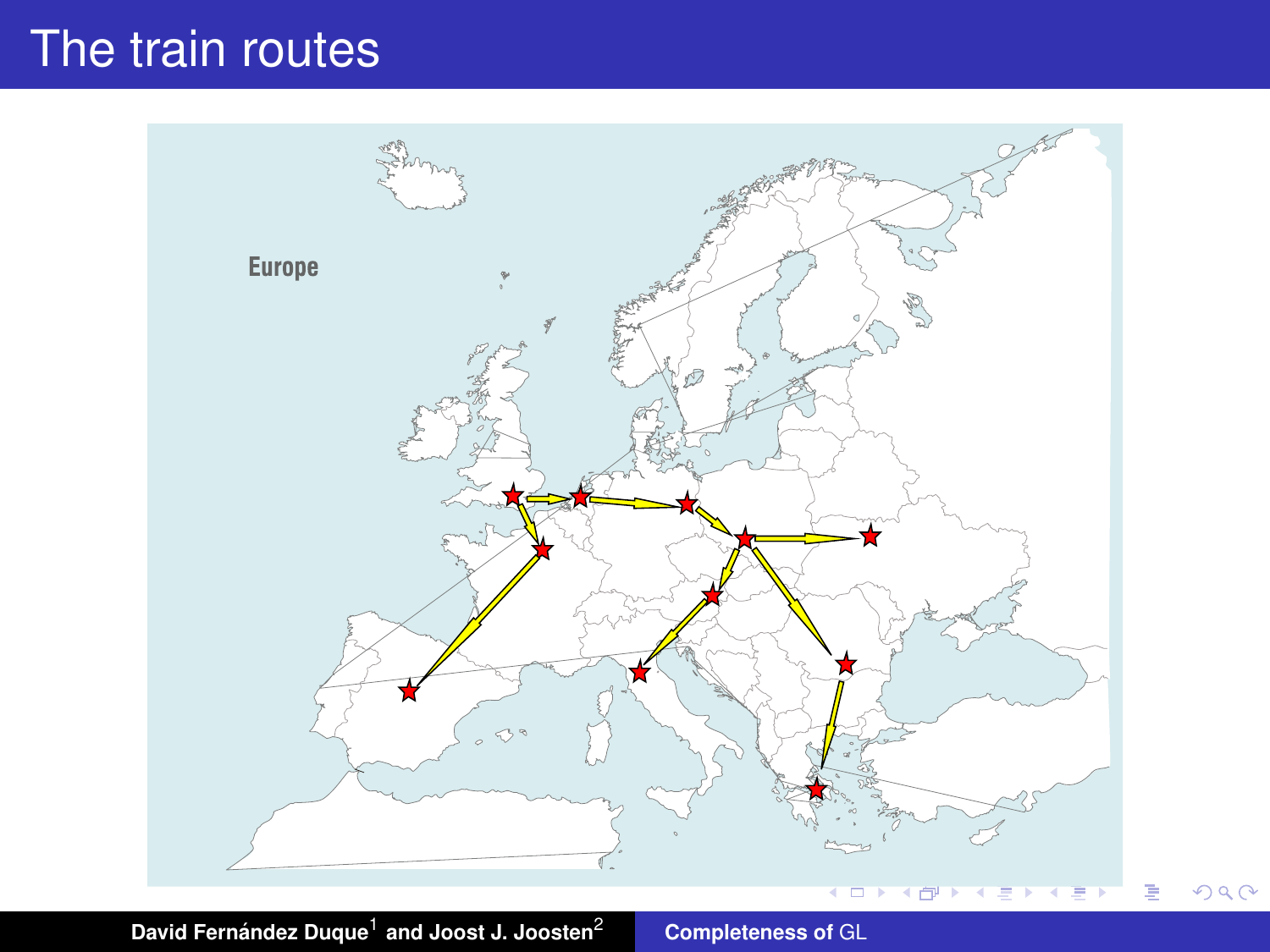Thus Sherlock and Watson set off to chase the thief through Europe! Their journey takes them to Amsterdam. . . to Berlin. . . and finally to Opole! But they can't find the thief!

 $QQQ$ 

Where may he be?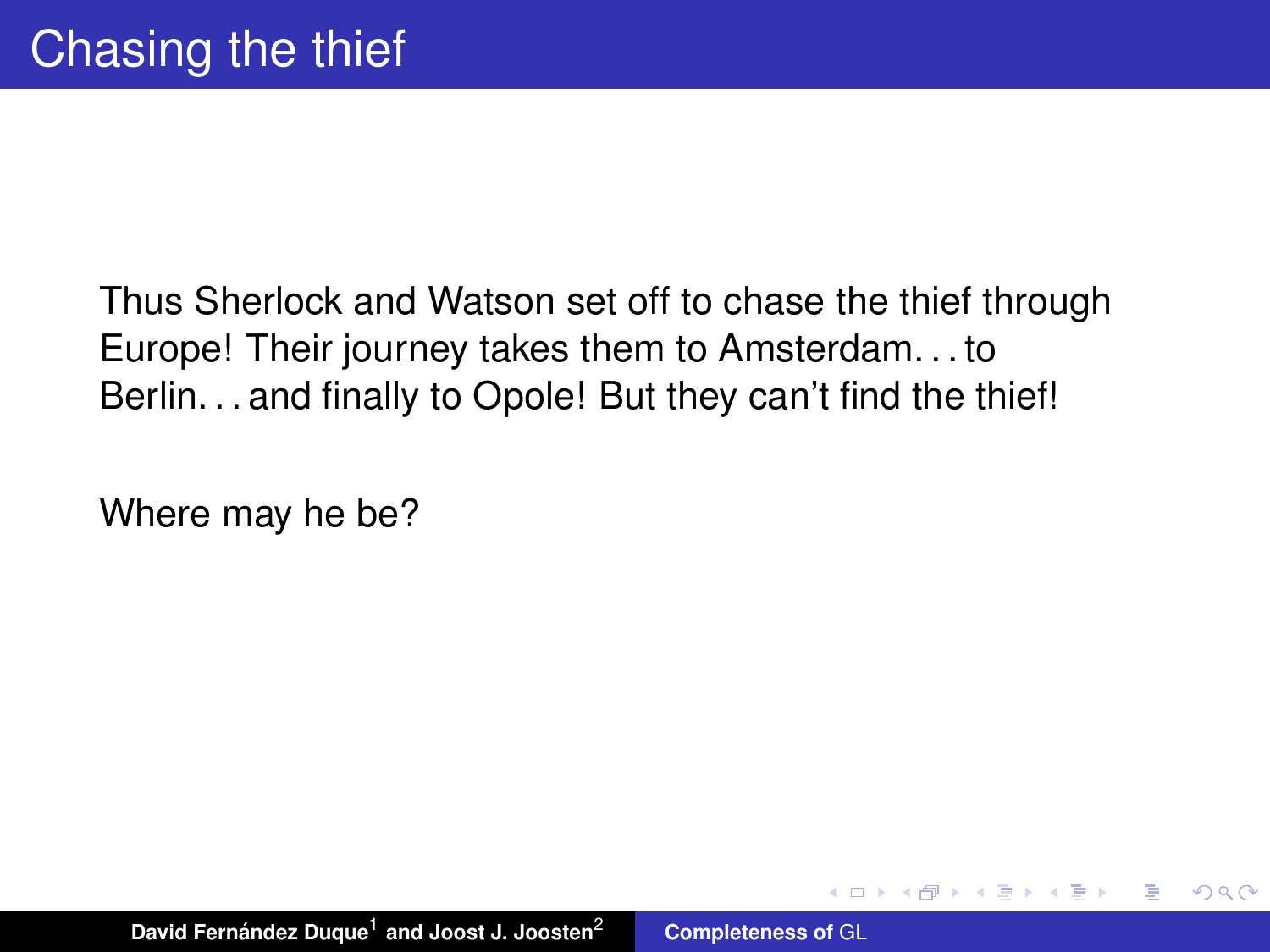Thus Sherlock and Watson set off to chase the thief through Europe! Their journey takes them to Amsterdam. . . to Berlin. . . and finally to Opole! But they can't find the thief!

 $QQQ$ 

Where may he be?

This time he outsmarted Holmes. . .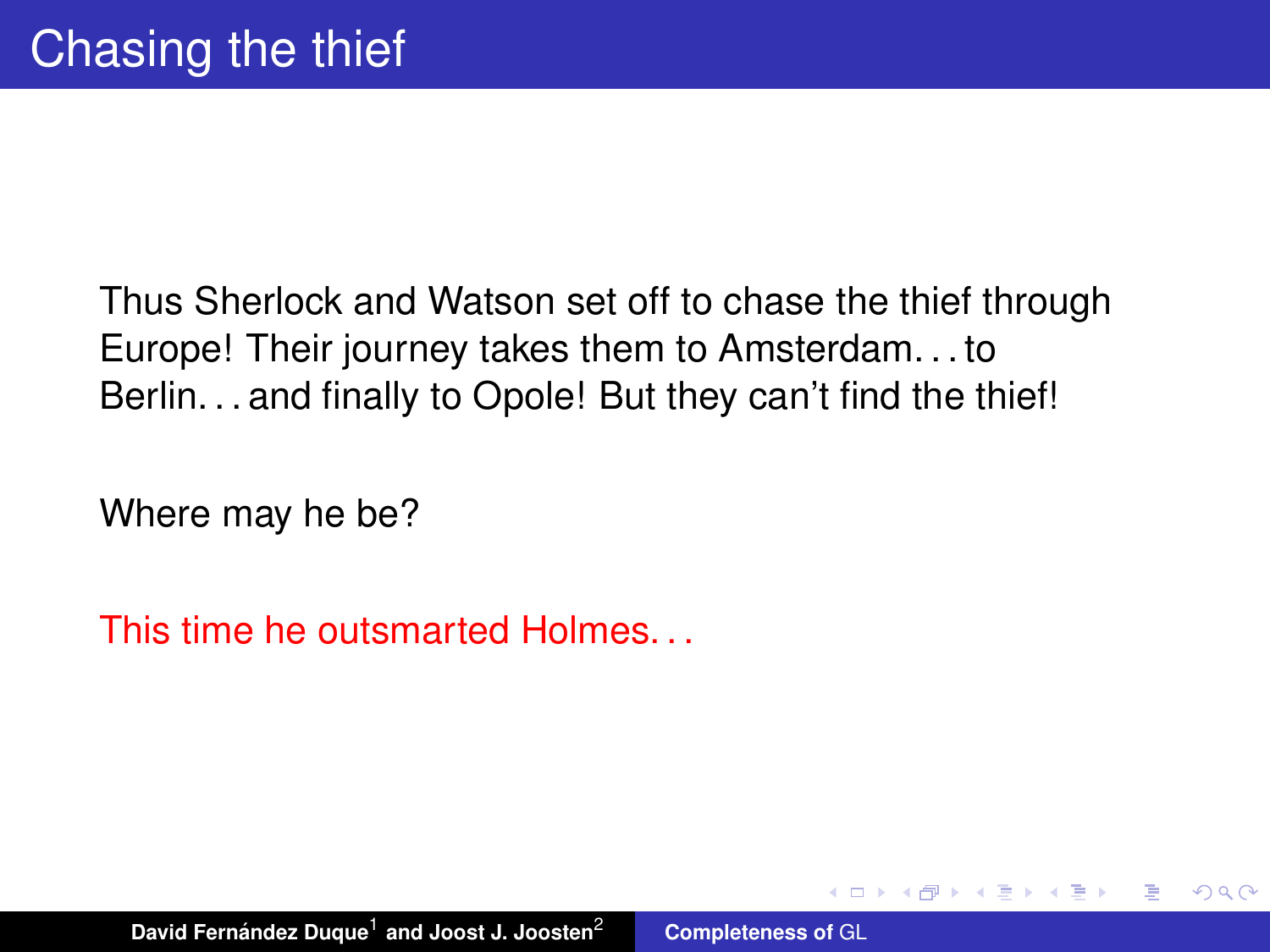## The thief's whereabouts



イロン イ母ン イヨン イヨン 一君

 $298$ 

**David Fernández Duque<sup>1</sup> and Joost J. Joosten<sup>2</sup> [Completeness of](#page-0-0) GL**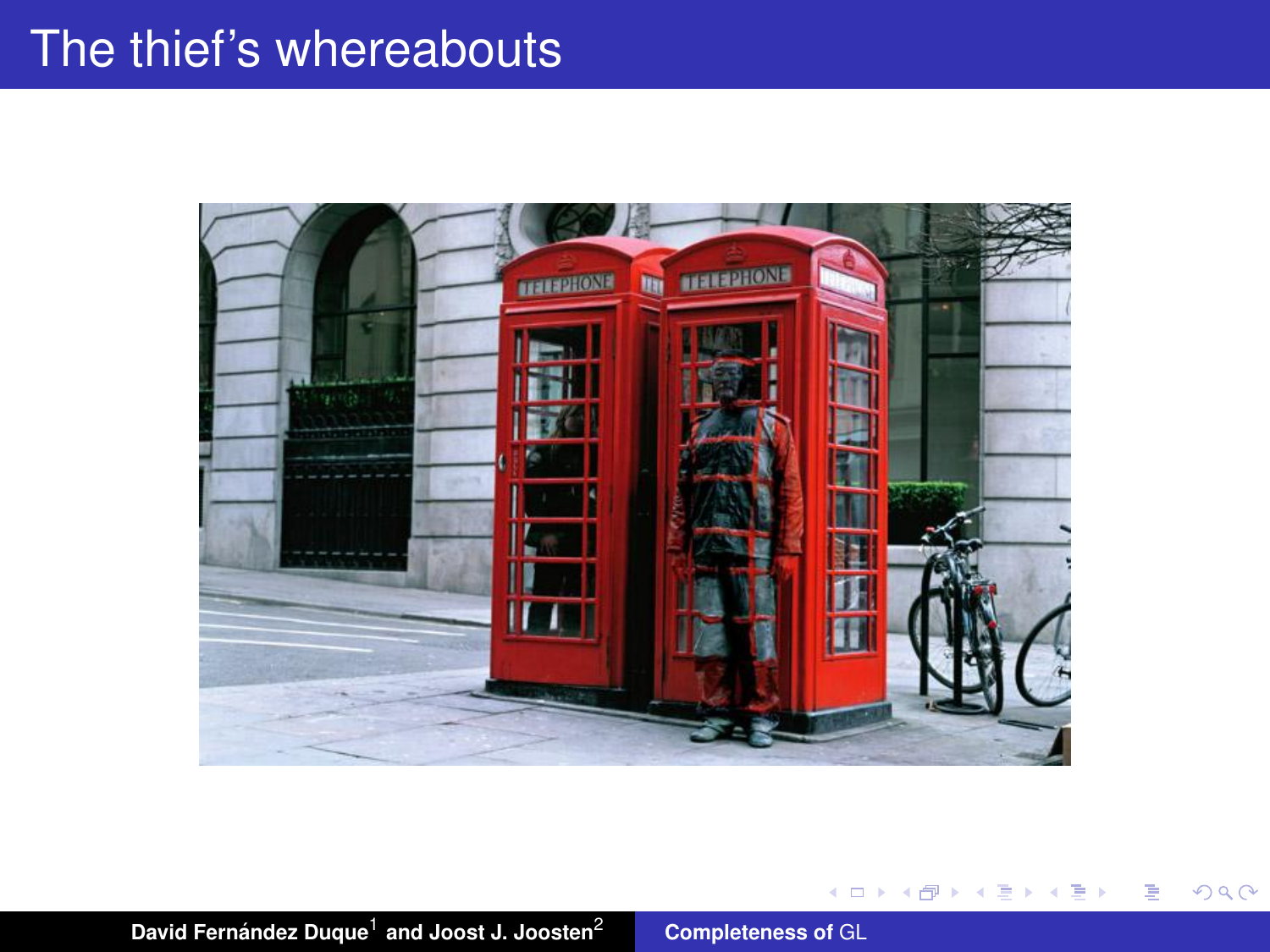This situation illustrates the proof of Solovay's theorem, which we will see today:

### Theorem (Solovay)

### *If*  $GL \nvdash \phi$  *there is an arithmetic interpretation f such that*  $PA \not\vdash f(\phi)$ .

 $\overline{AB}$   $\rightarrow$   $\overline{AB}$   $\rightarrow$   $\overline{AB}$ 

重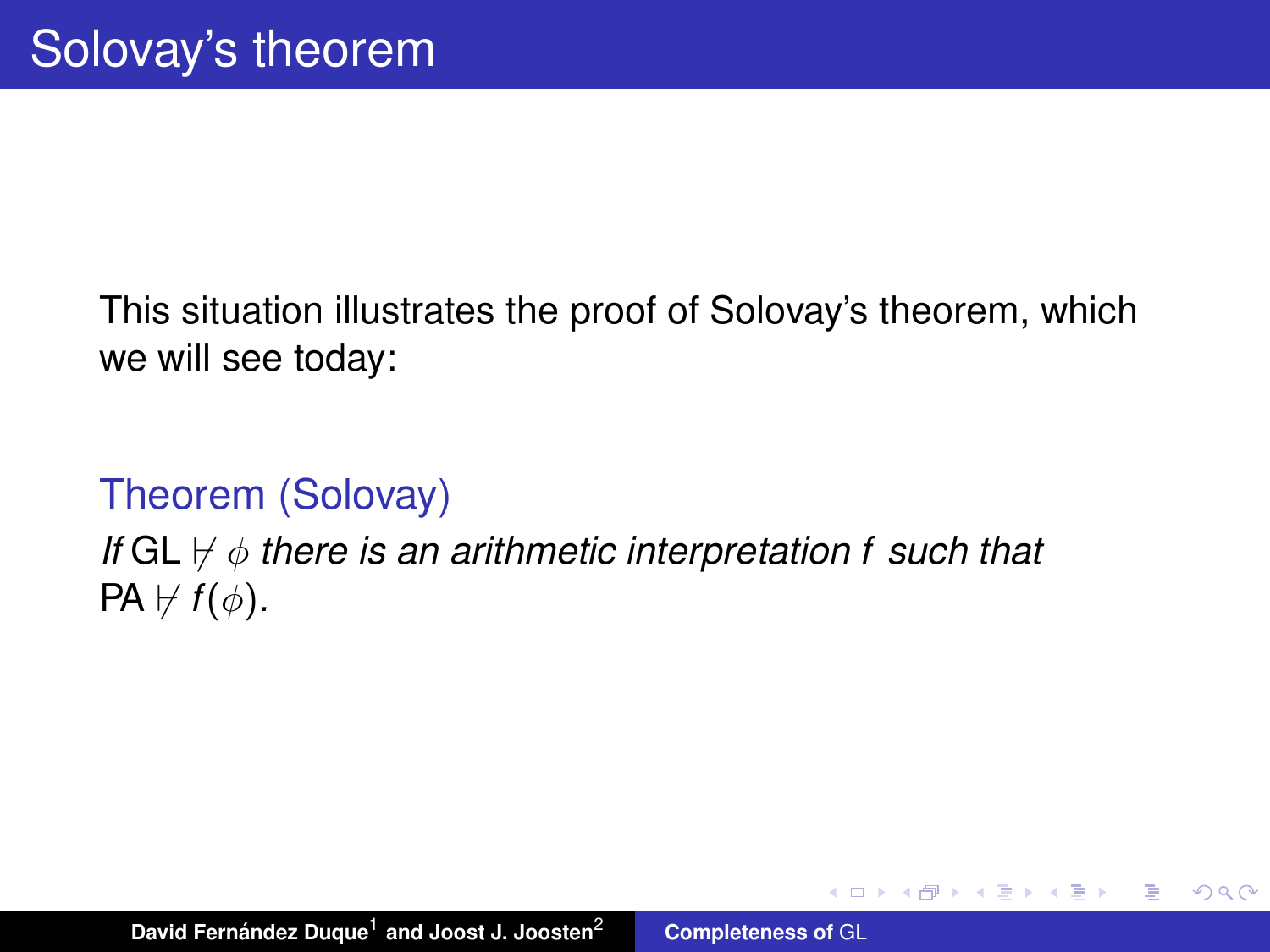### Theorem

GL *is complete for its arithmetic interpretation.*

Proof.

- 1. Assume  $\phi$  is a consistent GL formula.
- 2. Pick a GL-model  $\mathfrak{M}$  satisfying  $\phi$ .
- 3. For each world w of  $\mathfrak{M}$  build a formula Thief( $w$ ) satisfying Solovay's conditions.

 $\left\{ \bigoplus \bullet \to \bullet \right\}$ 

É

4. Define 
$$
f(p) = \bigvee_{w \in V(p)} \text{The}(w)
$$
.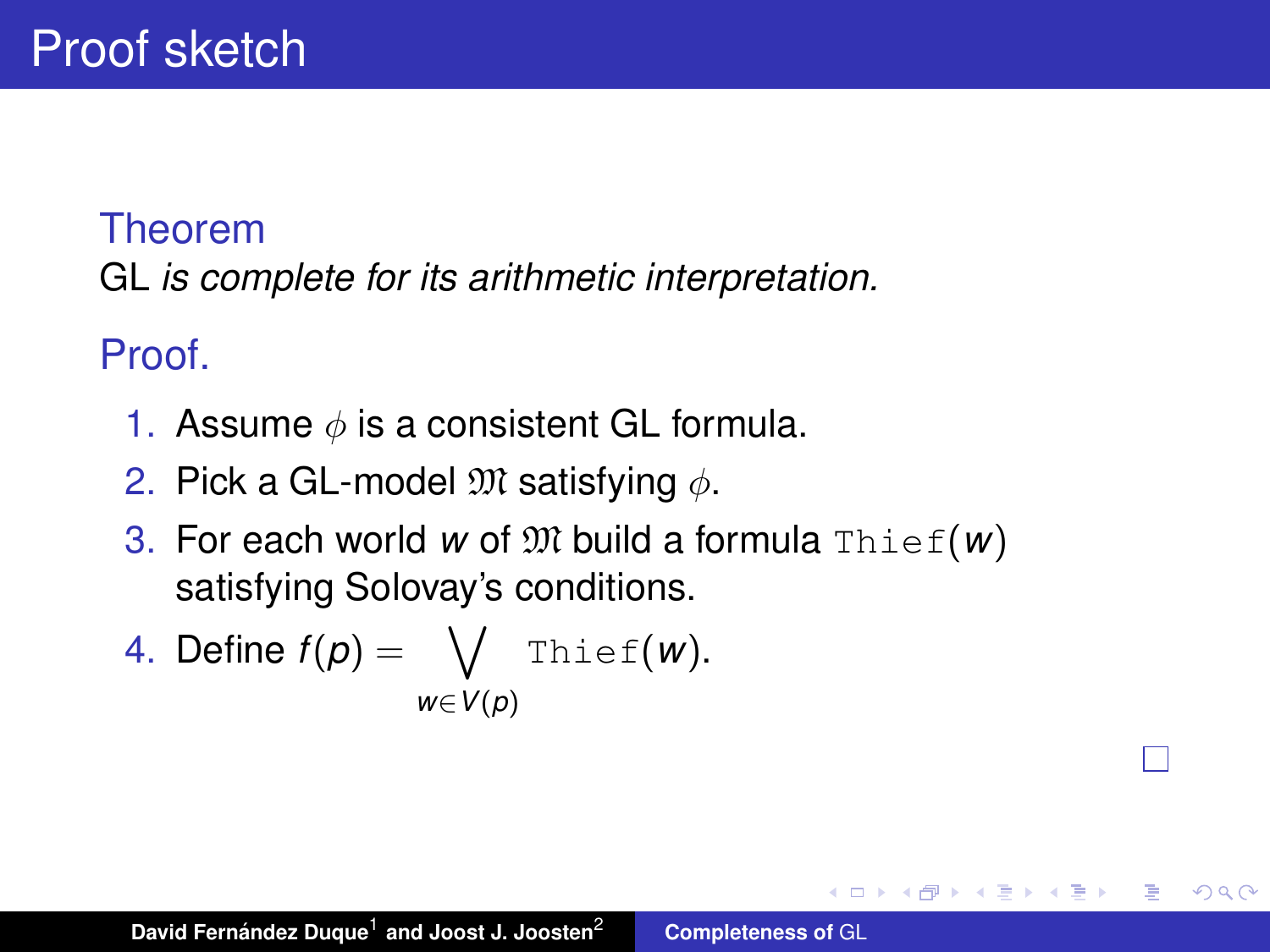We have a GL-model  $\mathfrak{M} = \langle W, \rangle$ , *V* such that

- $W = \{1, 2, ..., n\}$
- $\blacktriangleright$  is a partial order
- $\blacktriangleright$  1 is the root (maximum element)

We add an "imaginary root" 0.

す 御 ト す 重 ト す 重 ト

重  $2990$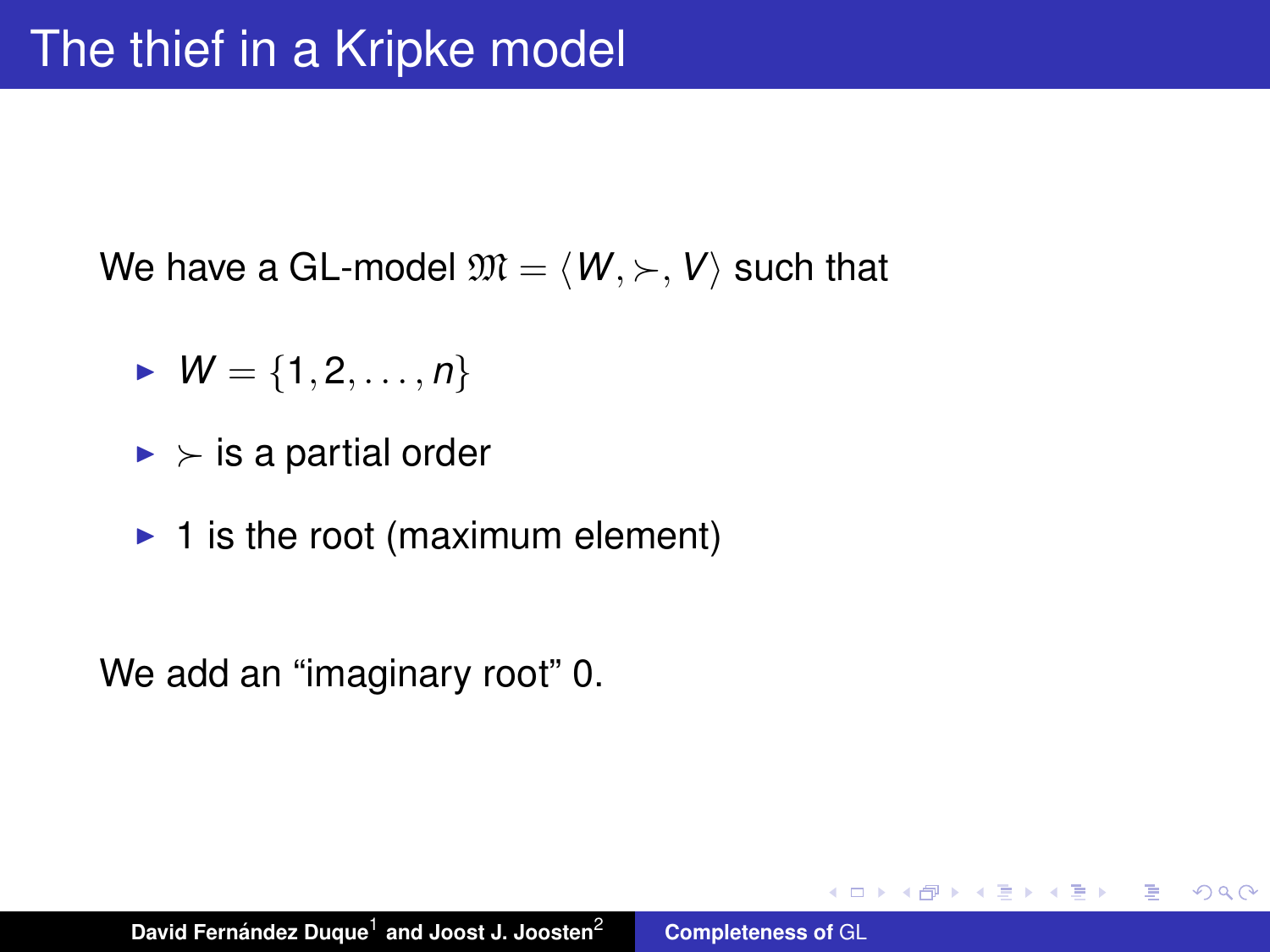On day 0, we begin at the world 0, and will follow a path

 $W_0, W_1, \ldots, W_n$ .

The formula  $\text{Thief}(v)$  asserts " $w_n = v$ " The thief will go to the world  $u$  on day  $i + 1$  if

- 1.  $W_i \succ u$
- 2. *i* codes a proof of ¬Thief(*u*).

The journey finishes at *wn*, from which there is nowhere he can go.

(ロトス個) (運) (運)

重  $2Q$ 

#### What path will the thief follow?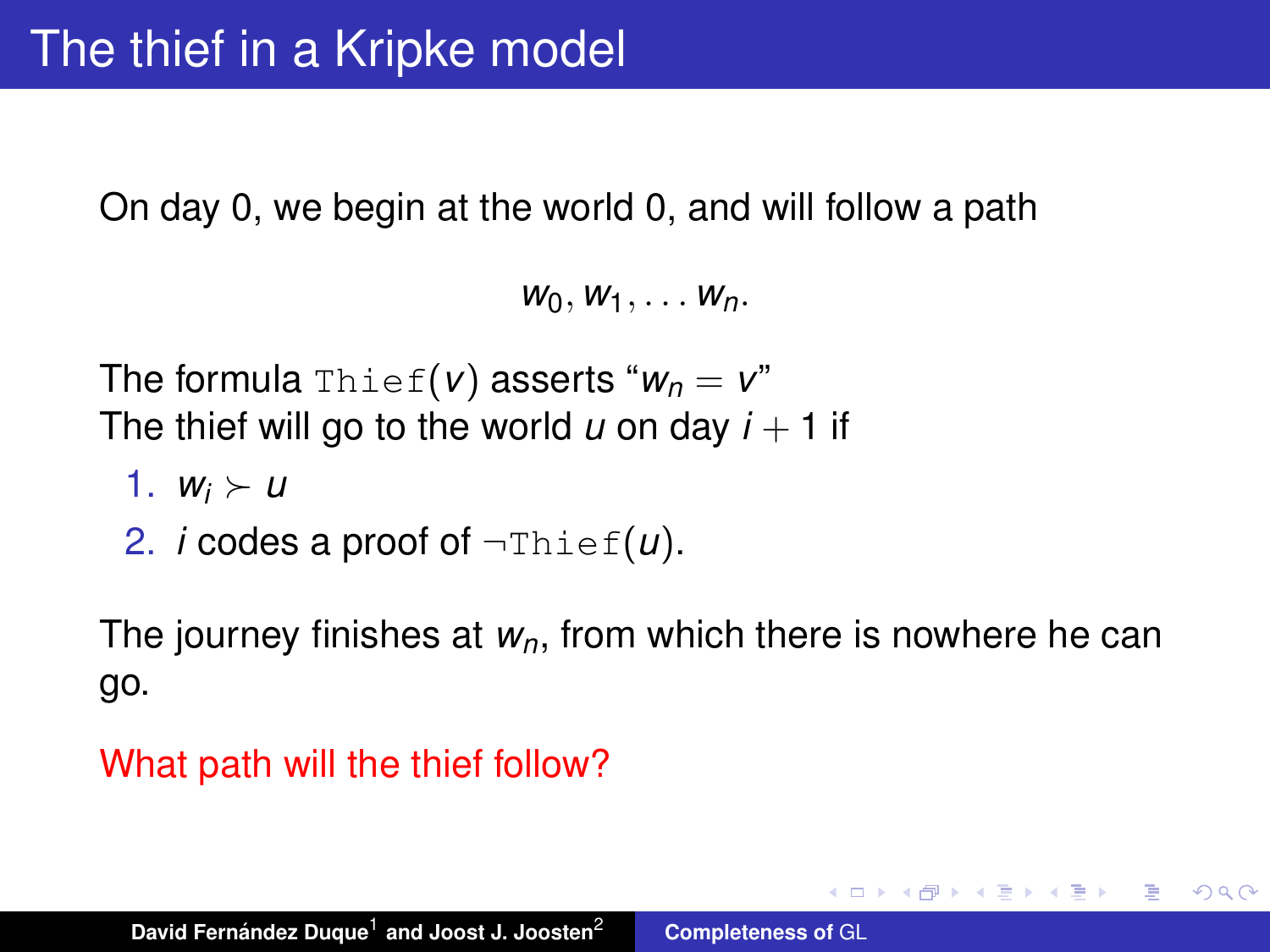# Solovay paths

A *Solovay path* is a sequence  $\vec{w} = \langle w_0, \ldots, w_N \rangle$  such that

- $\vec{w} = \langle w_0, \ldots, w_N \rangle$  is a sequence
- $\blacktriangleright$  *W*<sub>0</sub> = 0
- $\triangleright$  for all  $n < N$ ,  $w_n \neq w_{n+1}$  if and only if  $w_n \succ w_{n+1}$  and *n* codes a proof of

*"The last element of*  $\vec{w}$  *is not w<sub>n+1</sub>"* 

イロメ イ部メ イヨメ イヨメー

÷.  $2Q$ 

#### and

► for all  $n > N$  and  $u \prec w_N$ , *n* does not code a proof of *"The last element of w is not u."* ~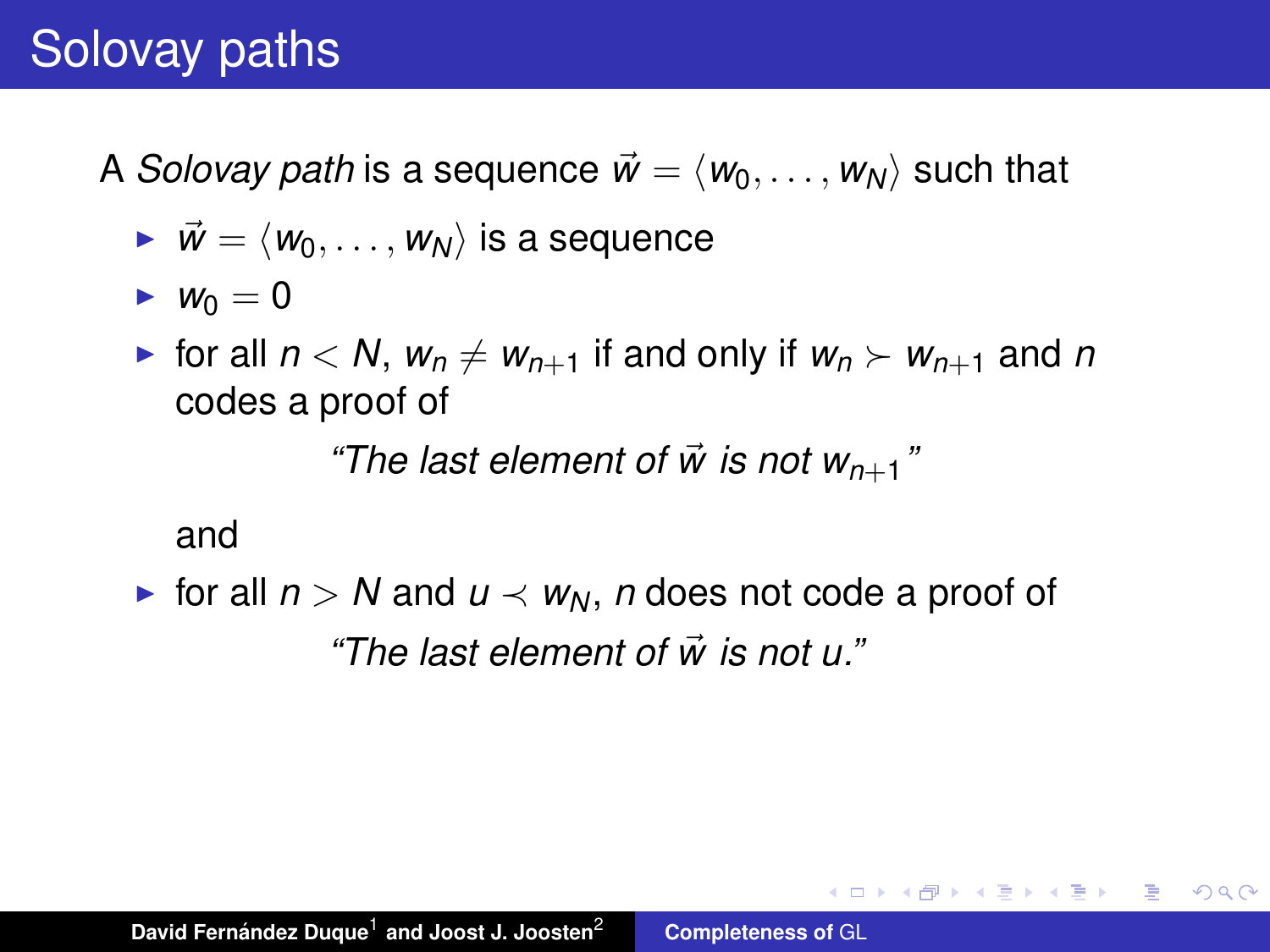# Solovay paths

A *Solovay path* is a sequence  $\vec{w} = \langle w_0, \ldots, w_N \rangle$  such that

- $\vec{w} = \langle w_0, \ldots, w_N \rangle$  is a sequence
- $\blacktriangleright$  *W*<sub>0</sub> = 0
- $\triangleright$  for all  $n < N$ ,  $w_n \neq w_{n+1}$  if and only if  $w_n \succ w_{n+1}$  and *n* codes a proof of

*"The last element of*  $\vec{w}$  *is not w<sub>n+1</sub>"* 

#### and

► for all  $n > N$  and  $u \prec w_N$ , *n* does not code a proof of *"The last element of w is not u."* ~

Can we write a formula Thief(*w*) expressing "there is a Solovay path ending in *w*"?

K ロ ⊁ K 伊 ⊁ K 君 ⊁ K 君 ⊁ …

 $\equiv$  990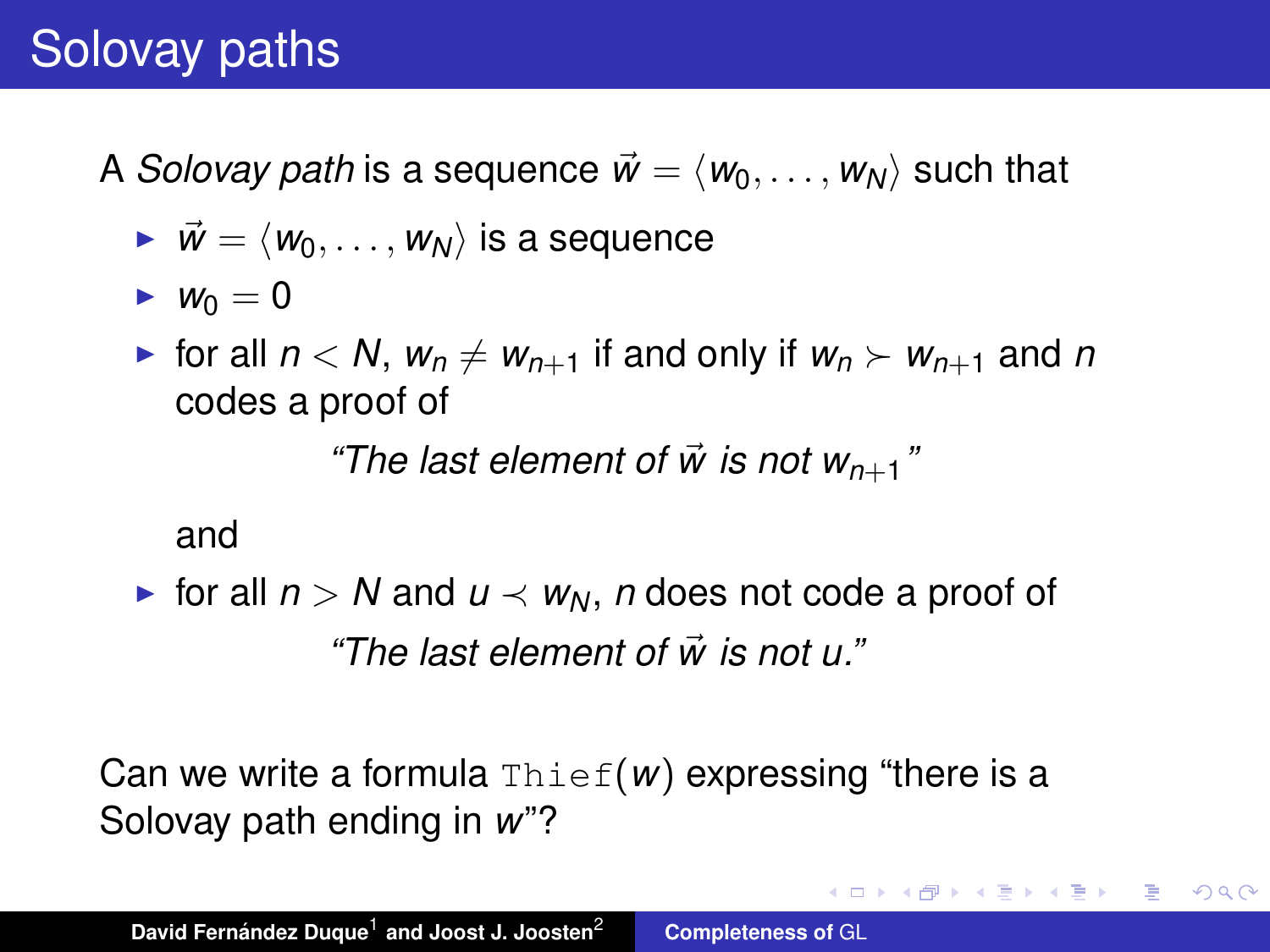Thief( $w$ ) should be equivalent to:

*There exists a sequence*  $\vec{w} = \langle w_0, \ldots, w_N \rangle$  *such that* 

- $\blacktriangleright$  *W*<sub>0</sub> = 0 *and W*<sub>N</sub> = *W*
- $\triangleright$  for all  $n < N$ ,  $w_n \neq w_{n+1}$  if and only if  $w_n \succ w_{n+1}$  and n *codes a proof of* ¬Thief(*wn*+1) *and*
- $\triangleright$  *for all n* > *N* and *u*  $\prec$  *w*<sub>*N</sub>*, *n* does not code a proof of</sub> ¬Thief(*u*)*.*

イロメ イ団メ イヨメ イヨメー

B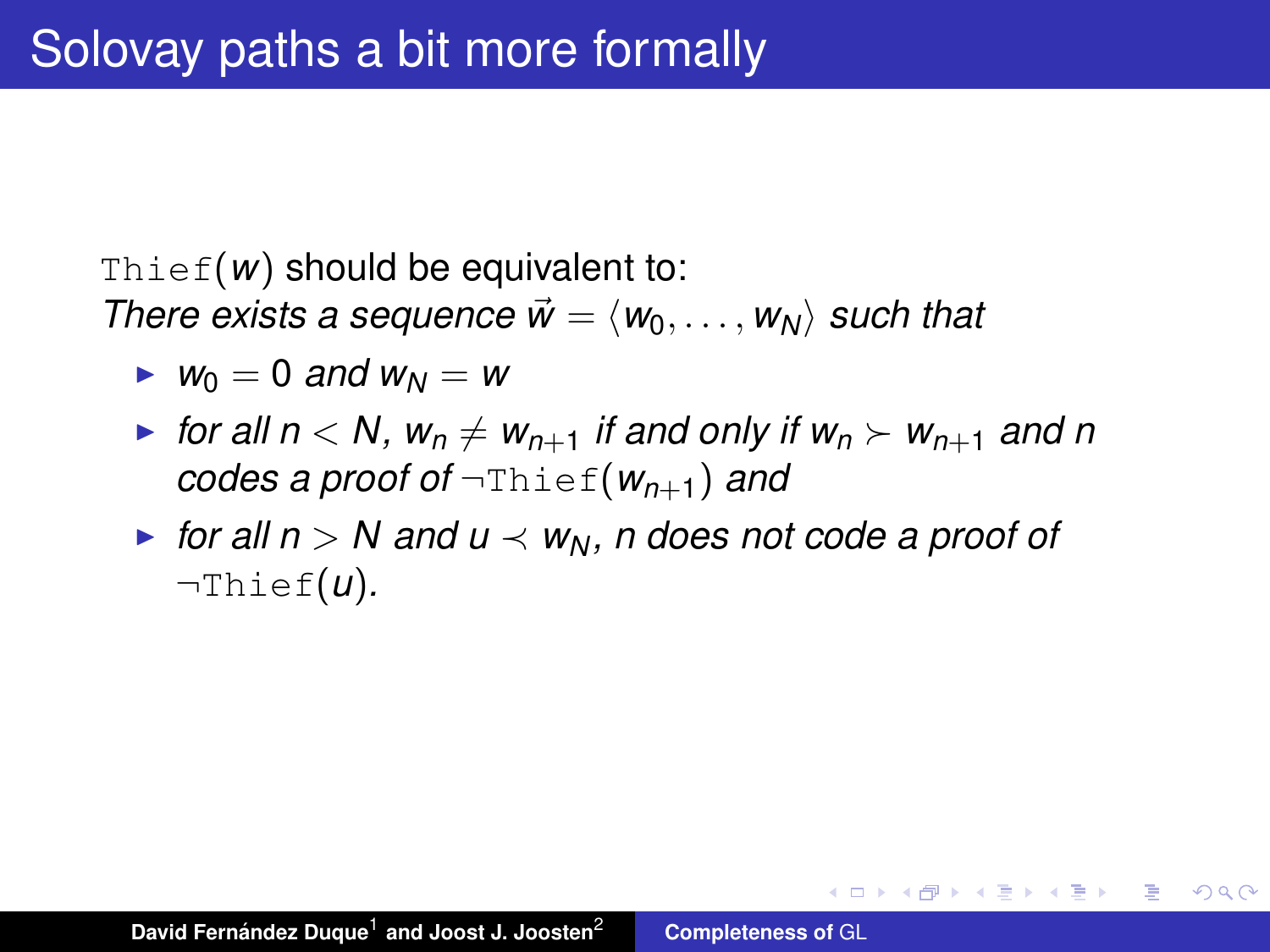Thief( $w$ ) should be equivalent to:

*There exists a sequence*  $\vec{w} = \langle w_0, \ldots, w_N \rangle$  *such that* 

- $\blacktriangleright$  *W*<sub>0</sub> = 0 *and W*<sub>N</sub> = *W*
- $\triangleright$  for all  $n < N$ ,  $w_n \neq w_{n+1}$  if and only if  $w_n \succ w_{n+1}$  and n *codes a proof of* ¬Thief(*wn*+1) *and*
- $\triangleright$  for all  $n > N$  and  $u \prec w_N$ , n does not code a proof of ¬Thief(*u*)*.*

イロメ イ部メ イヨメ イヨメー

B

 $2Q$ 

OK, but how do we find such a formula?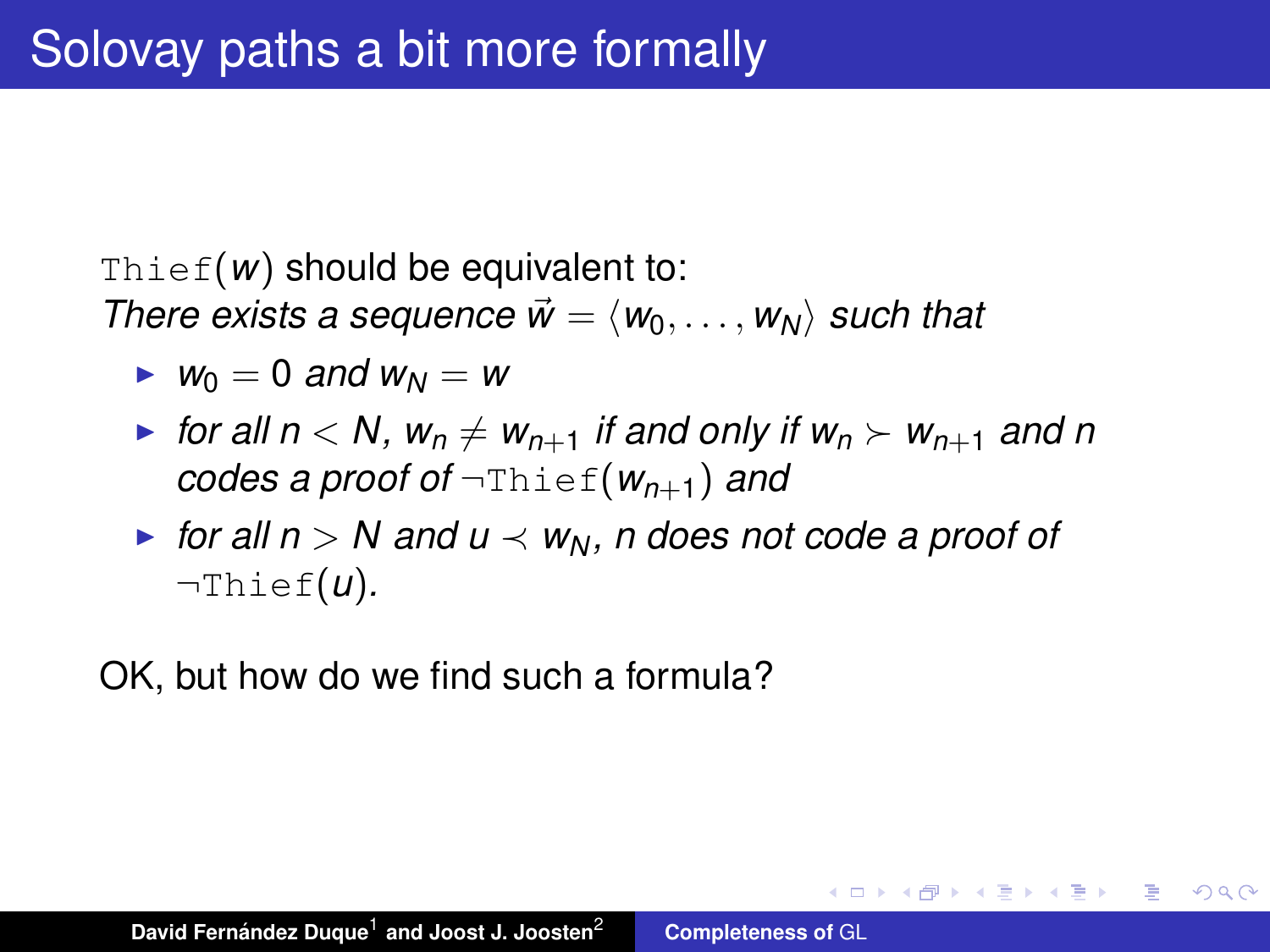Let us rewrite Thief(*w*): *There exists a path*  $\vec{w} = \langle w_0, \ldots, w_N \rangle$  *such that* 

$$
\blacktriangleright w_0 = 0 \text{ and } w_N = w
$$

 $\blacktriangleright$  for all  $n < N$ ,  $w_n \neq w_{n+1}$  *if and only if*  $w_n \succ w_{n+1}$  and

$$
\texttt{prv}_{\text{PA}}(\overline{{}^{\ulcorner\text{-} {\tt Thief}}(w_{n+1})\urcorner},n)
$$

*and*

• for all 
$$
n > N
$$
 and  $u \prec w_N$ ,

$$
\neg \text{prv}_{\text{PA}}(\overline{\ulcorner \neg \text{Thief}(u) \urcorner}, n).
$$

す 御 ト す 重 ト す 重 ト

 $299$ 

重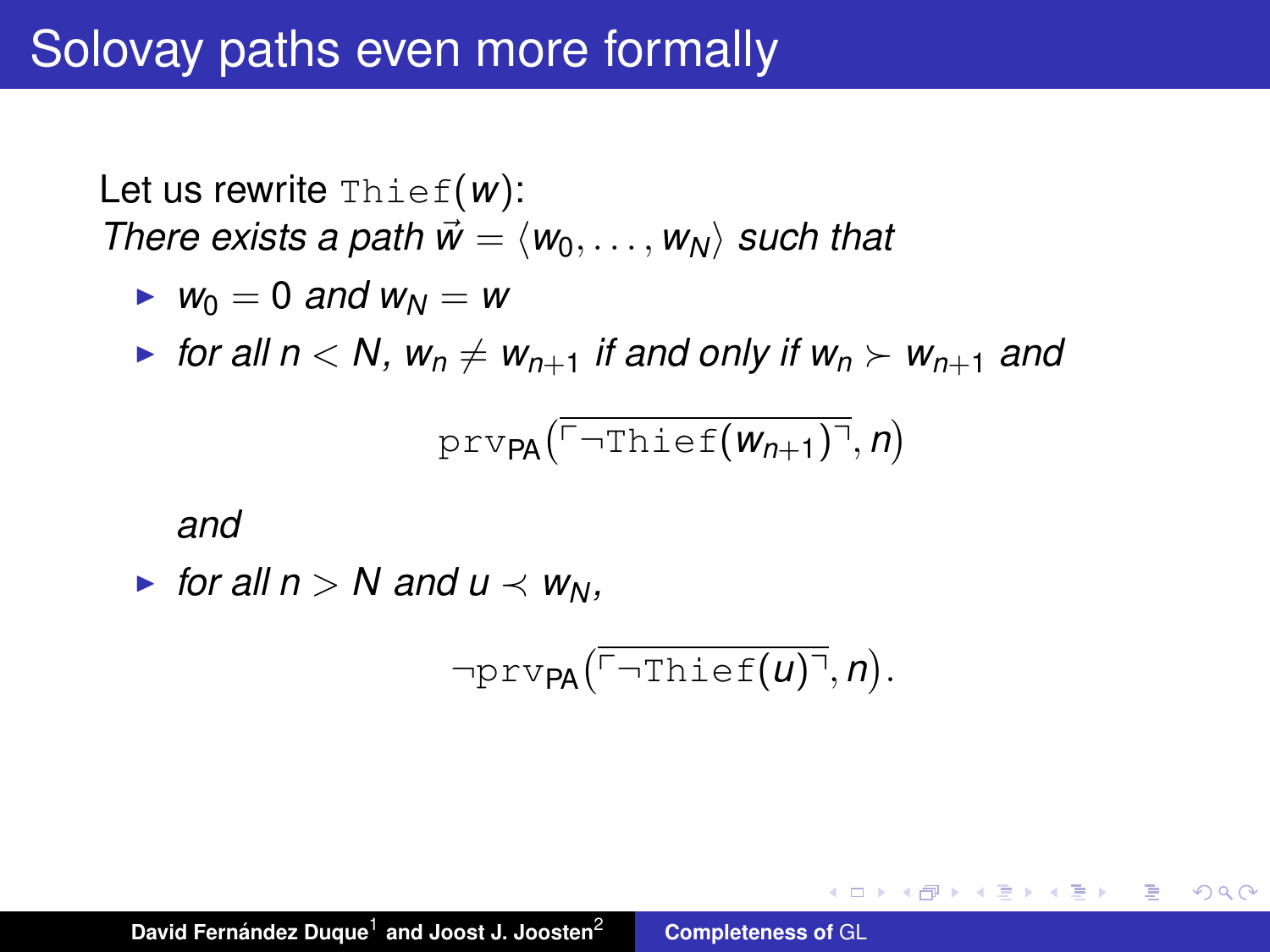Let us rewrite Thief(*w*): *There exists a path*  $\vec{w} = \langle w_0, \ldots, w_N \rangle$  *such that* 

$$
\blacktriangleright w_0 = 0 \text{ and } w_N = w
$$

• for all  $n < N$ ,  $w_n \neq w_{n+1}$  *if and only if*  $w_n > w_{n+1}$  *and* 

$$
\texttt{prv}_{\text{PA}}(\overline{{}^{\ulcorner\text{-} {\tt Thief}}(w_{n+1})\urcorner},n)
$$

*and*

• for all 
$$
n > N
$$
 and  $u \prec w_N$ ,

$$
\neg \text{prv}_{\text{PA}}(\overline{\ulcorner \neg \text{Thief}(u) \urcorner}, n).
$$

(御) (言) (言)

重

 $2Q$ 

This only depends on  $\lceil \text{Thief}(x) \rceil$  and not  $\text{Thief}(x)$  itself!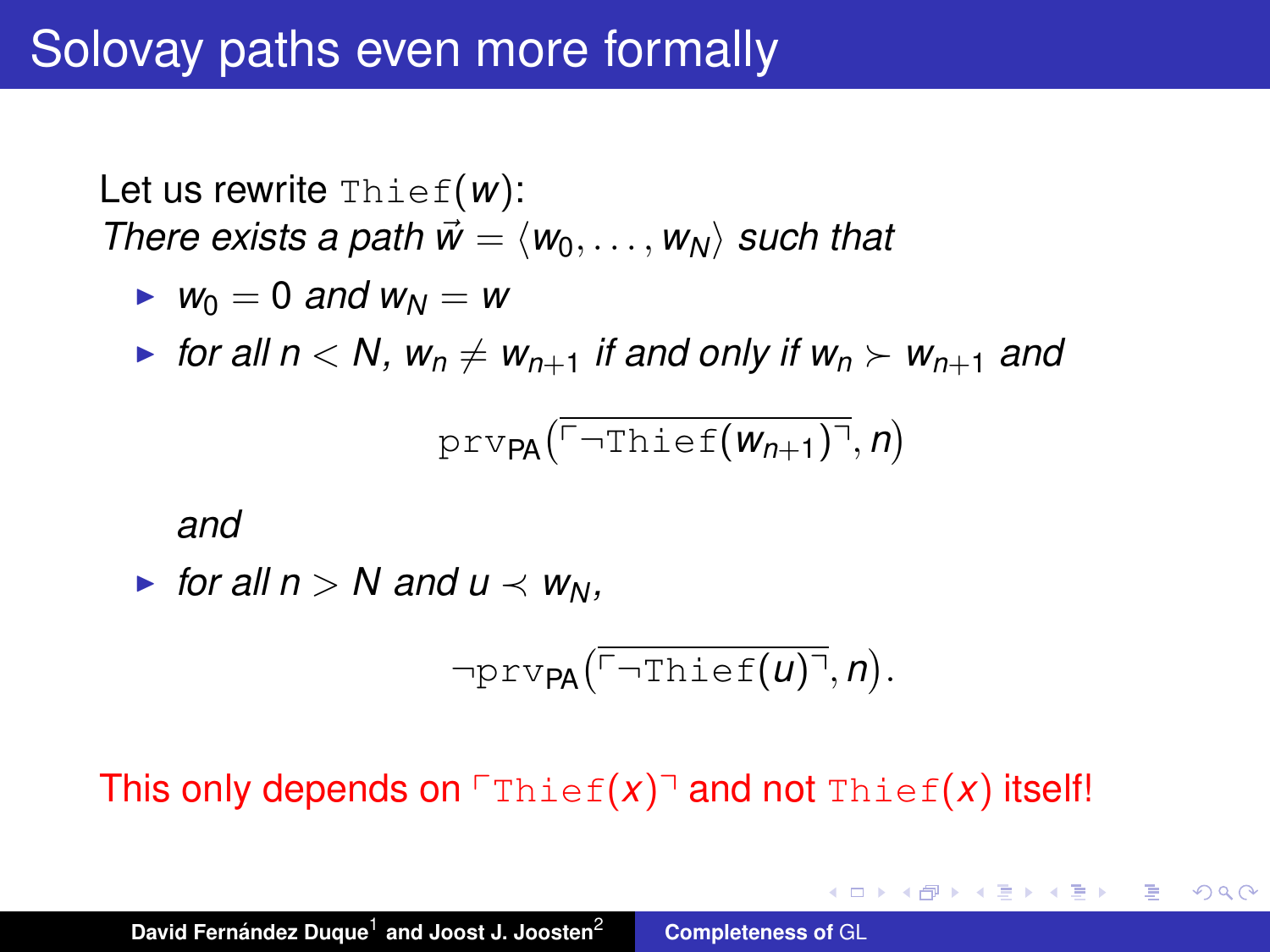Define a predicate  $\psi(\overline{\text{Theta}(x)}, w)$  by: ∃*y*∃*N* seq(*y*) ∧ Last(y, N) and

- <sup>I</sup> entry(*y*, 0, 0) ∧ entry(*y*, *N*, *w*),
- **F** for all  $n < N$ ,  $w_n \neq w_{n+1}$  if and only if  $w_n > w_{n+1}$  and

$$
\text{prv}_{\text{PA}}(\overline{\ulcorner\lnot\text{Thief}(w_{n+1})\urcorner},n)
$$

#### and

► for all  $n > N$  and  $u \prec w_N$ .

$$
\neg \texttt{prv}_{\textsf{PA}}(\overline{\ulcorner \neg \texttt{Thief}(u) \urcorner}, n).
$$

イロメ イ部メ イヨメ イヨメー

Þ  $2Q$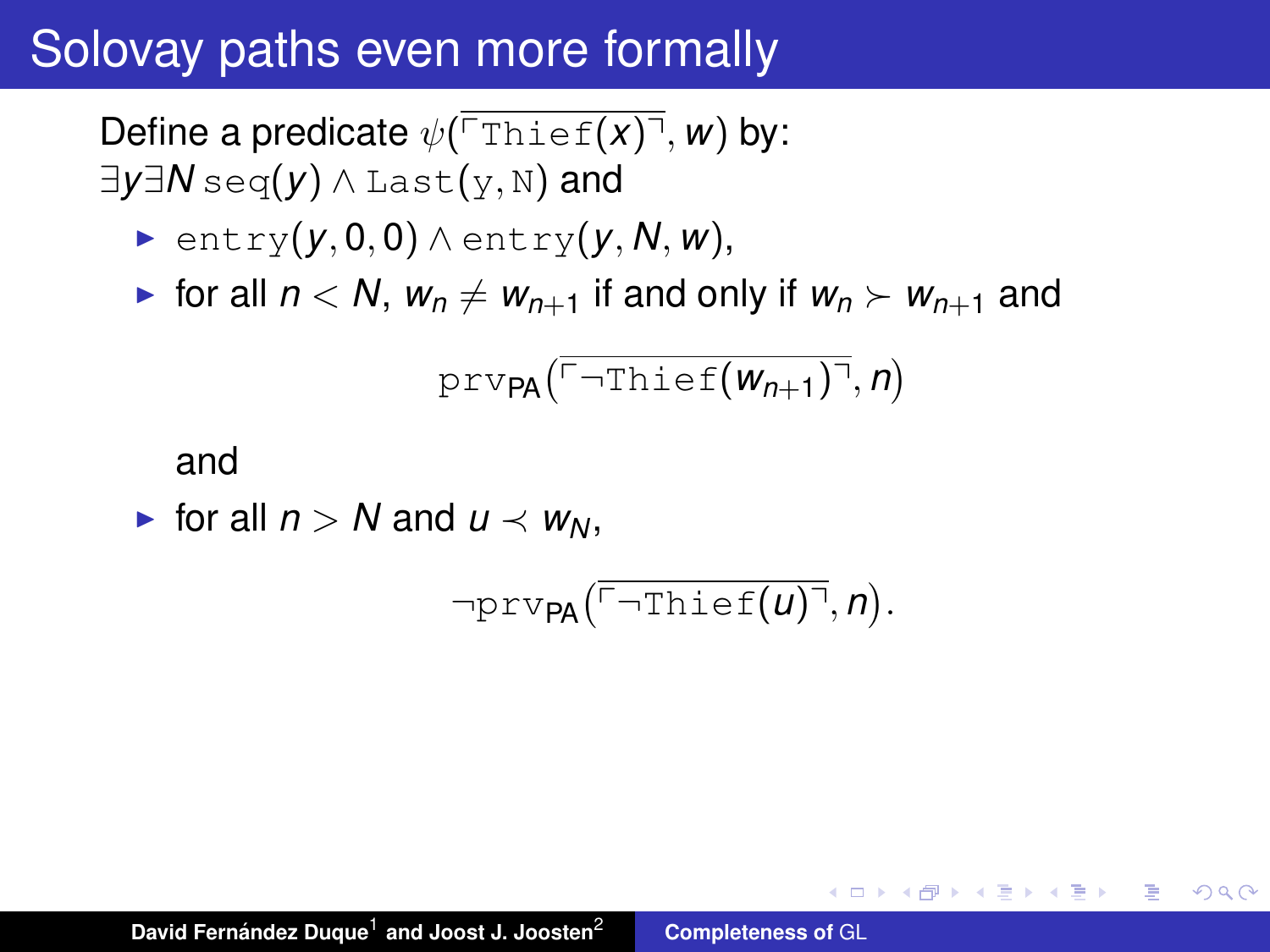Define a predicate  $\psi(\overline{T_{\text{Thief}}(x)}, w)$  by: ∃*y*∃*N* seq(*y*) ∧ Last(y, N) and

- <sup>I</sup> entry(*y*, 0, 0) ∧ entry(*y*, *N*, *w*),
- **F** for all  $n < N$ ,  $w_n \neq w_{n+1}$  if and only if  $w_n > w_{n+1}$  and

$$
\text{prv}_{\text{PA}}(\overline{\ulcorner\neg\texttt{Thief}(w_{n+1})\urcorner},n)
$$

#### and

• for all 
$$
n > N
$$
 and  $u \prec w_N$ ,

$$
\neg \texttt{prv}_{\textsf{PA}}(\overline{\ulcorner \neg \texttt{Thief}(u) \urcorner}, n).
$$

Fixpoint theorem: there is a formula  $\text{Thief}(w)$  such that for all *w*,

$$
\mathsf{PA}\vdash\mathtt{Thief}(w)\leftrightarrow\psi(\overline{\ulcorner\mathtt{Thief}(x)\urcorner},w).
$$

イロメ イ部メ イヨメ イヨメー

重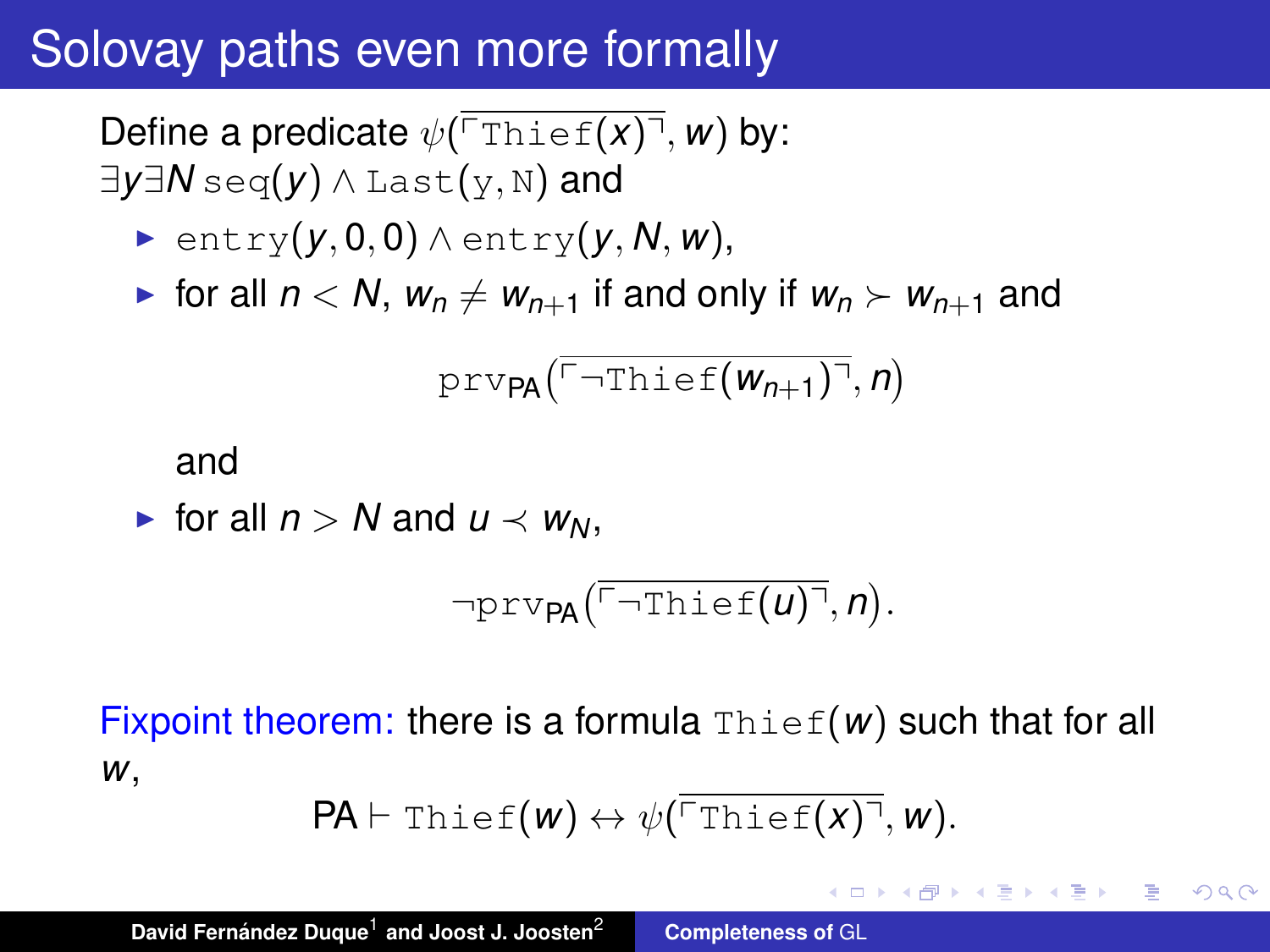## <sup>I</sup> PA ` ¬ W *<sup>w</sup>*6=*<sup>v</sup>* Thief(*w*) ∧ Thief(*v*)

**David Fernández Duque<sup>1</sup> and Joost J. Joosten<sup>2</sup> [Completeness of](#page-0-0) GL** 

K ロ ▶ K 御 ▶ K 君 ▶ K 君 ▶ ○ 君○ ◆ 9 Q ⊙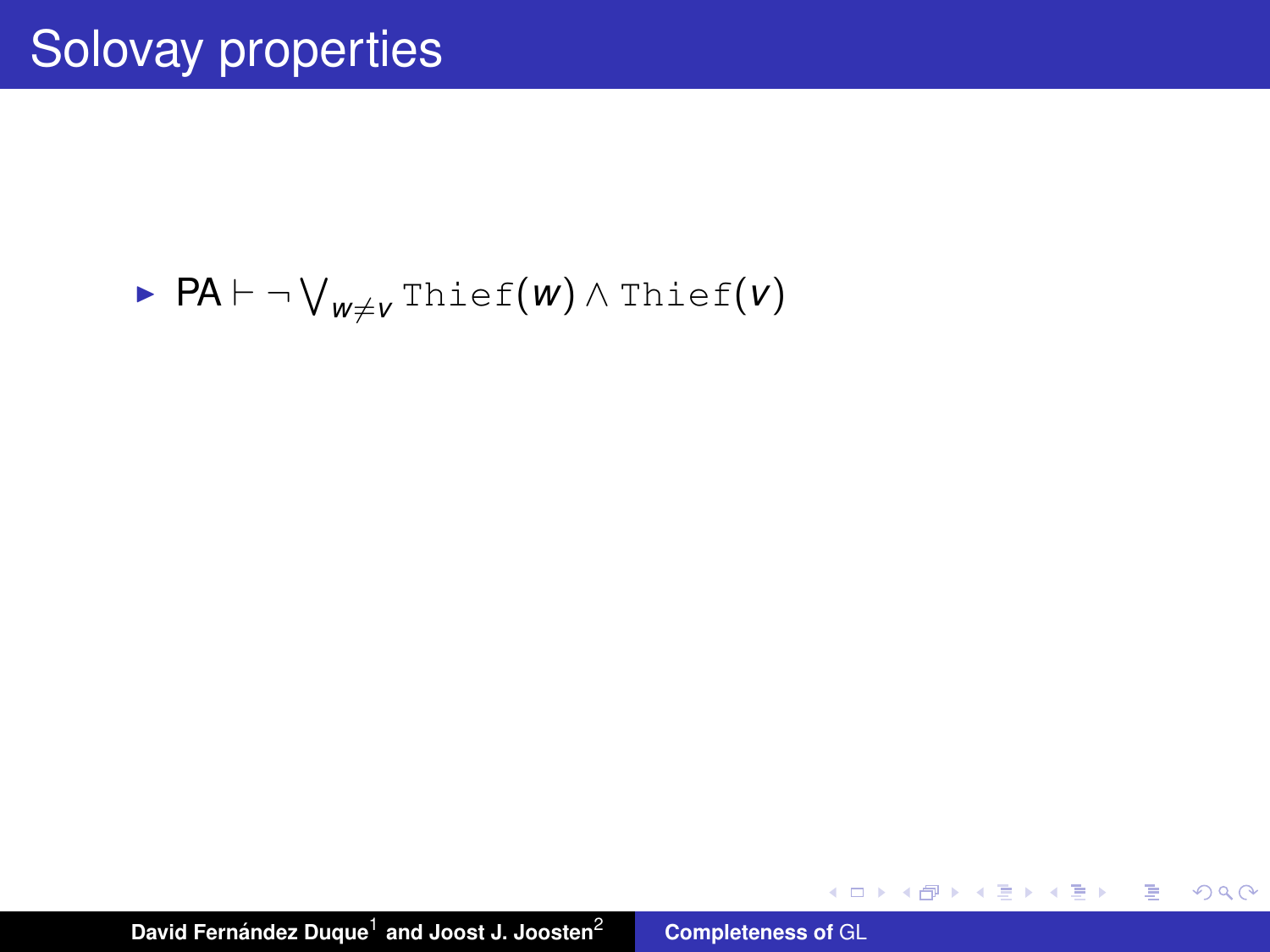## <sup>I</sup> PA ` ¬ W *<sup>w</sup>*6=*<sup>v</sup>* Thief(*w*) ∧ Thief(*v*)

 $\triangleright$  if  $v \prec w$ ,  $PA$  + Thief(*w*) proves  $\Diamond_{PA}$ Thief(*v*)

**David Fernández Duque<sup>1</sup> and Joost J. Joosten<sup>2</sup> [Completeness of](#page-0-0) GL** 

K ロ ▶ K 御 ▶ K 重 ▶ K 重 ▶ 三重 → 約 Q @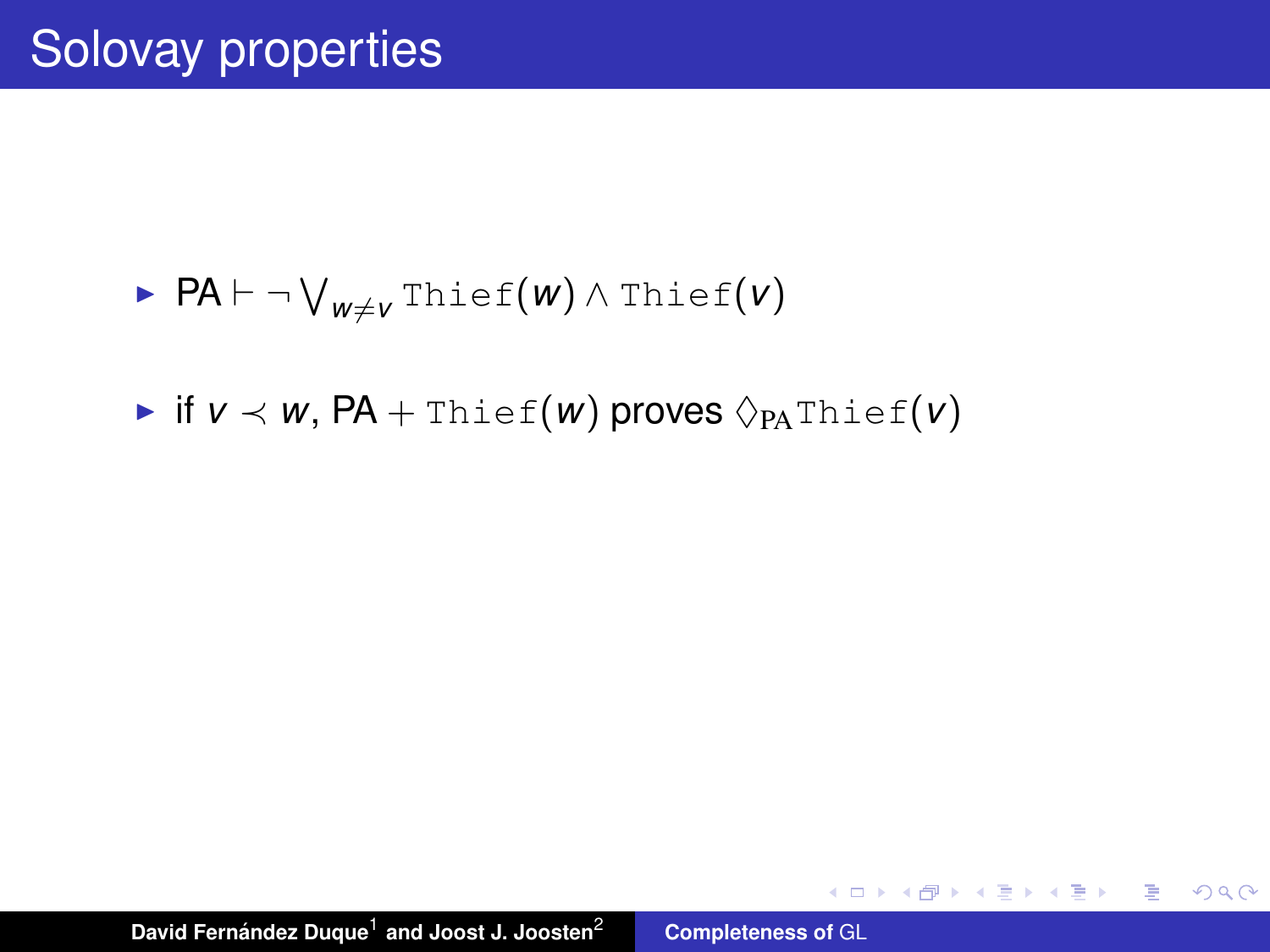$$
\blacktriangleright \ \mathsf{PA} \vdash \neg \bigvee_{w \neq v} \mathsf{Thief}(w) \land \mathsf{Thief}(v)
$$

 $\triangleright$  if  $v \prec w$ ,  $PA$  + Thief(*w*) proves  $\Diamond_{PA}$ Thief(*v*)

 $\blacktriangleright$  if  $w \neq 0$ ,  $\mathsf{PA} + \mathtt{Thief}(w)$  proves  $\Box_{\mathsf{PA}} \bigvee_{v \prec w} \mathtt{Thief}(v)$ 

K ロ ▶ K 御 ▶ K 重 ▶ K 重 ▶ 三重 → 約 Q @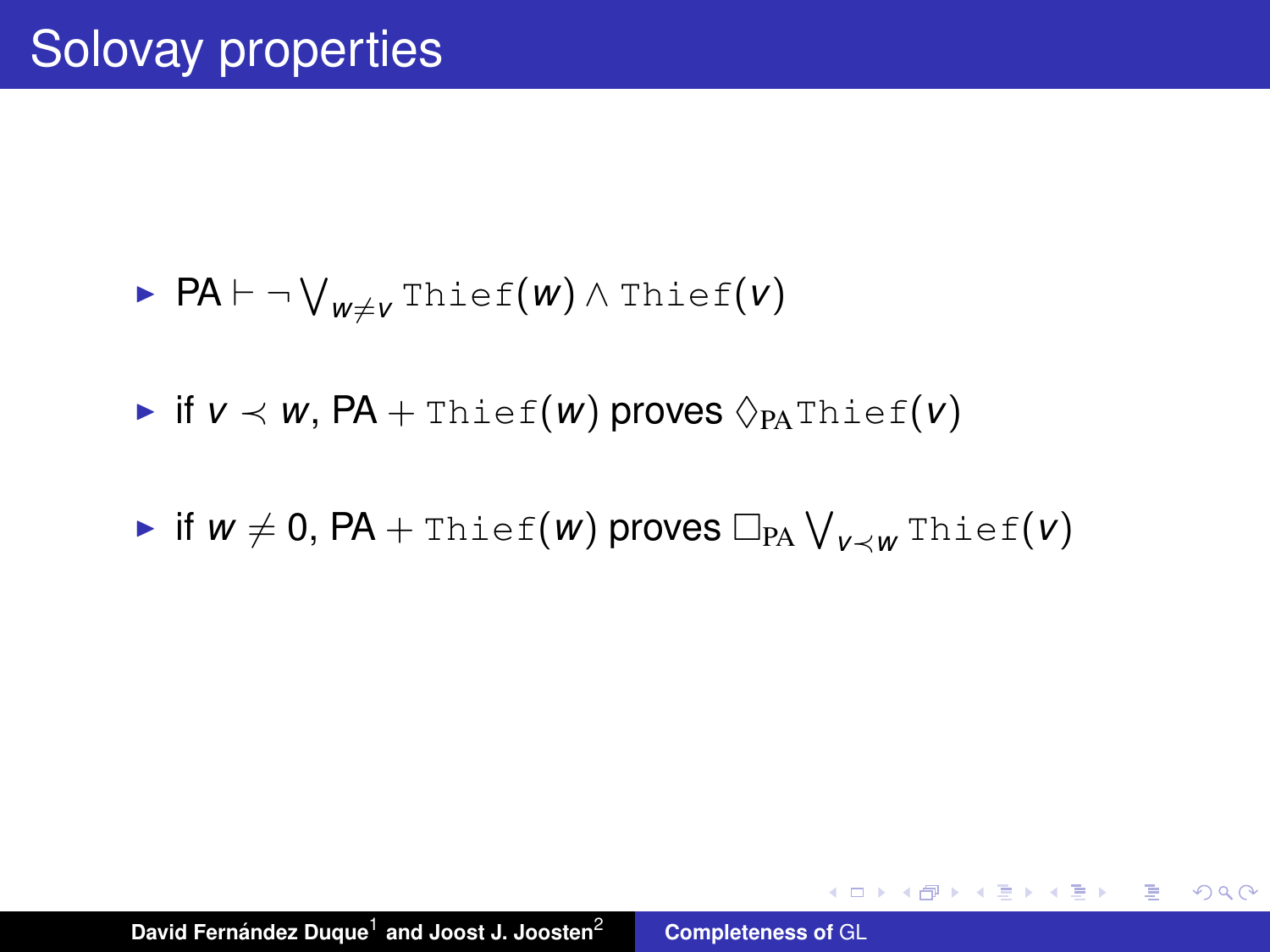$$
\blacktriangleright \ \mathsf{PA} \vdash \neg \bigvee_{w \neq v} \mathsf{Thief}(w) \land \mathsf{Thief}(v)
$$

 $\triangleright$  if  $v \prec w$ ,  $PA$  + Thief(*w*) proves  $\Diamond_{PA}$ Thief(*v*)

 $\blacktriangleright$  if  $w \neq 0$ ,  $\mathsf{PA} + \mathtt{Thief}(w)$  proves  $\Box_{\mathsf{PA}} \bigvee_{v \prec w} \mathtt{Thief}(v)$ 

K ロ ▶ K 御 ▶ K 重 ▶ K 重 ▶ 三重 → 約 Q @

 $\triangleright$  N  $\models$  Thief(0)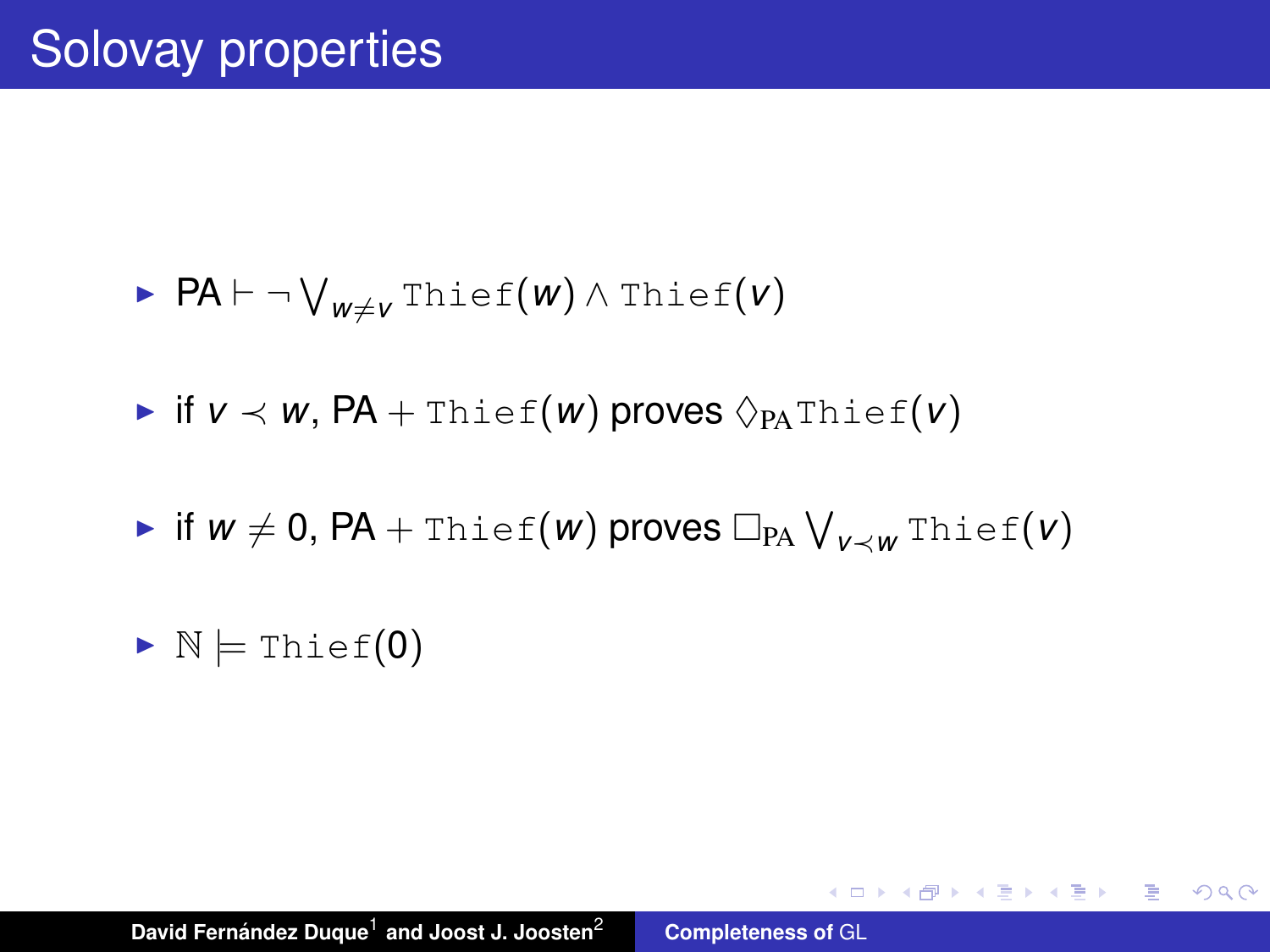## **Proposition**  $\mathcal{D}$ *efine f*(*p*) =  $\bigvee_{w \in V(p)} \text{Thief}(w)$  $\blacktriangleright$  *If*  $w \neq 0$ ,  $\mathfrak{M}, w \models \psi \Leftrightarrow \mathsf{PA} + \mathsf{Thief}(w) \vdash f(\psi)$

**David Fernández Duque<sup>1</sup> and Joost J. Joosten<sup>2</sup> [Completeness of](#page-0-0) GL** 

K ロ ⊁ K 伊 ⊁ K 君 ⊁ K 君 ⊁ …

■ 1  $299$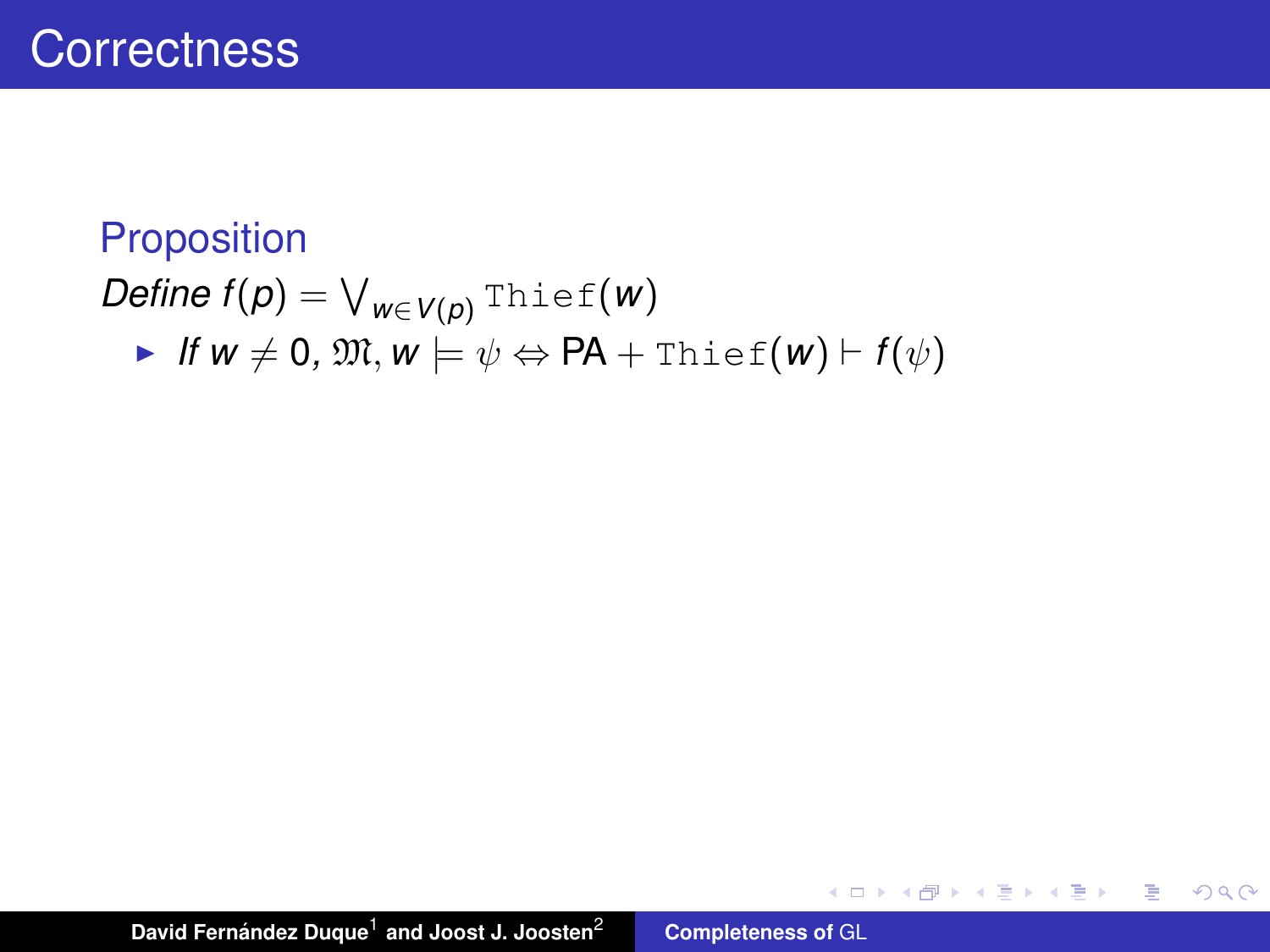### **Proposition**

 $\mathcal{D}$ *efine f*(*p*) =  $\bigvee_{w \in V(p)} \text{Thief}(w)$  $\blacktriangleright$  *If*  $w \neq 0$ ,  $\mathfrak{M}, w \models \psi \Leftrightarrow \mathsf{PA} + \mathsf{Thief}(w) \vdash f(\psi)$ 

$$
\quad \blacktriangleright \ \mathsf{PA} + \mathtt{Thief}(0) \vdash \Diamond_{\mathsf{PA}}\mathtt{Thief}(1)
$$

K ロ ⊁ K 伊 ⊁ K 君 ⊁ K 君 ⊁ …

■ 1  $299$